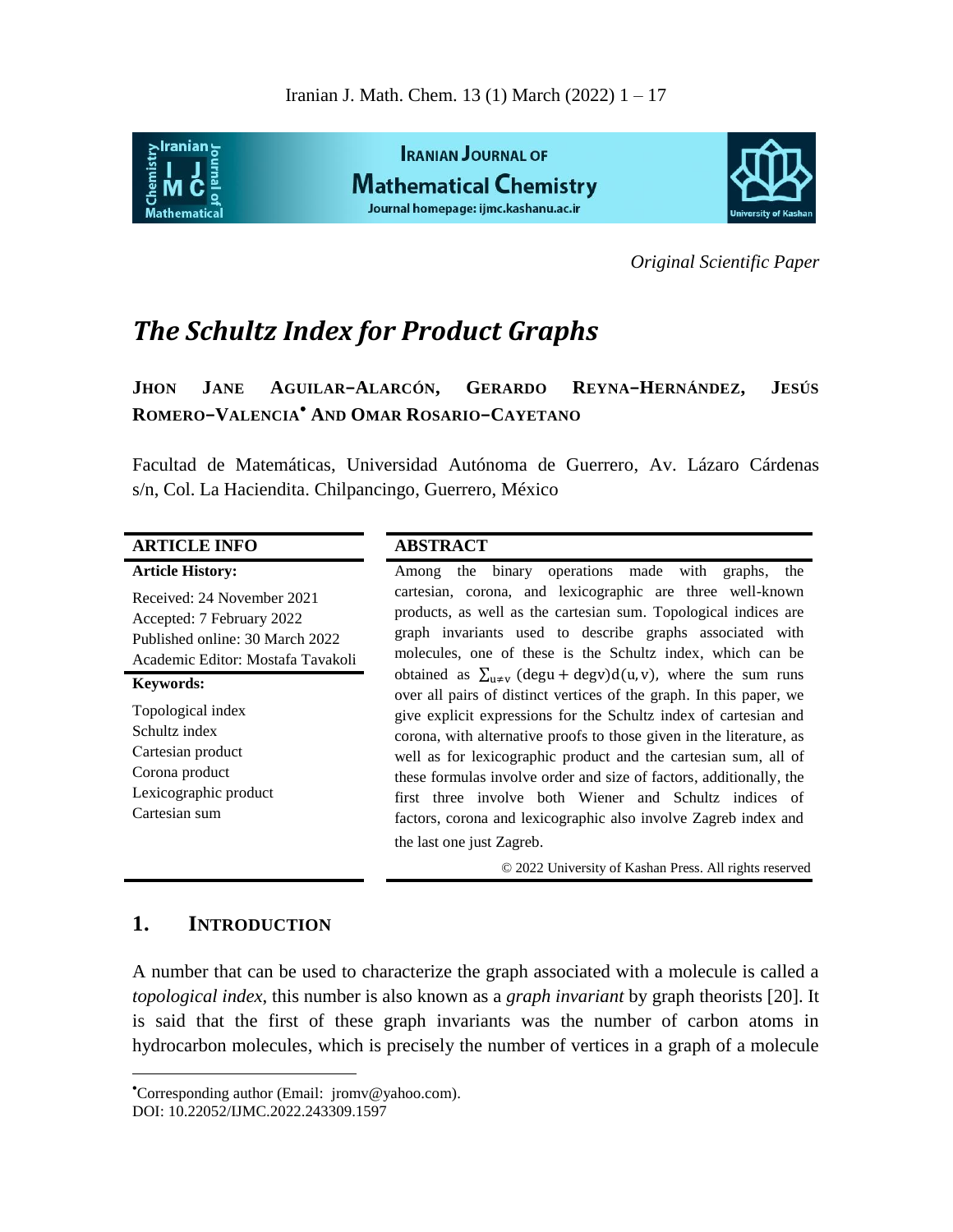with hydrogens suppressed, this number was used around 1842 [6]. However, the term "topological index" was used for the first time in 1971 by Hosoya [13], in his paper, he defined the invariant Z in three steps and called it *topological index*.

Among the best known and studied indices are the Wiener, Zagreb, Randić, Hosoya, Balaban, and Schultz. These indices are given by formulas that involve properties of the graph, for example, degrees of vertices, number of edges, cyclomatic number, distances between vertices or matchings.

Generally, topological indices are correlated with some physical or chemical properties of a molecule, the first one for being used this way was the Wiener index [21], proposed in 1947, back then called "the path number", defined as the sum of distances between two carbon atoms of a molecule and used to compute the boiling points of alkanes. Clearly, this index was not defined in terms of graph theory. In the same way, Hosoya [13] pointed out that this number could be obtained as half of the sum of the entries of the distance matrix of the graph associated with the molecule. This index has been studied for a long time since its first appearance from different perspectives, for example, in [15] it is compared with the Szeged index, in [2] it is computed for the semicomplete product and [14] shows an explicit formula for it of Dutch windmill graphs.

Another index widely studied, and that has a close relationship with that of Wiener, is the Schultz index. This one was proposed in 1989 by Harry P. Schultz [19], and its original purpose was to give a technique for determining a molecular topological index to describe the structure of alkanes. Later, Gutman [10] studied this number, its relation with the Wiener index, called it *Schultz index* (also called *degree distance* in the literature) and defined a modification of it. As the Wiener index, Schultz index has been broadly studied and compared with other indices, for example, in [16] an explicit relation between Wiener and Schultz indices is found for acyclic graphs, in [3] is analyzed this index under the join and the strong product of graphs and in [4] an extension of the cut method is applied to this index.

It is known that there are some binary operations (products) between graphs: cartesian, strong, lexicographic, corona, and tensor, to name a few; and these have been studied from several perspectives, for example, [11] is a book which is a standard reference on graph products since it deals with algebraic aspects, some algorithms, and invariants; in [9] the Wiener index is computed for the cartesian product; [15] gives a formula for the Szeged index of the cartesian product; in [5] complete information about the spectrum and the Laplacian spectrum of the corona product is given; [22] shows the Szeged, vertex PI, first and second Zagreb indices for the corona product, in [8] a characterization for the hyperbolicity of lexicographic product of two graphs is given in terms of the factors and in [17] the chromatic number and the circular chromatic number for the cartesian sum is investigated. Even though the significance of most graph products in chemistry is not apparent until now, some of them at times are used in problems in chemical reactivity [6], moreover, there are examples of chemical structures which can be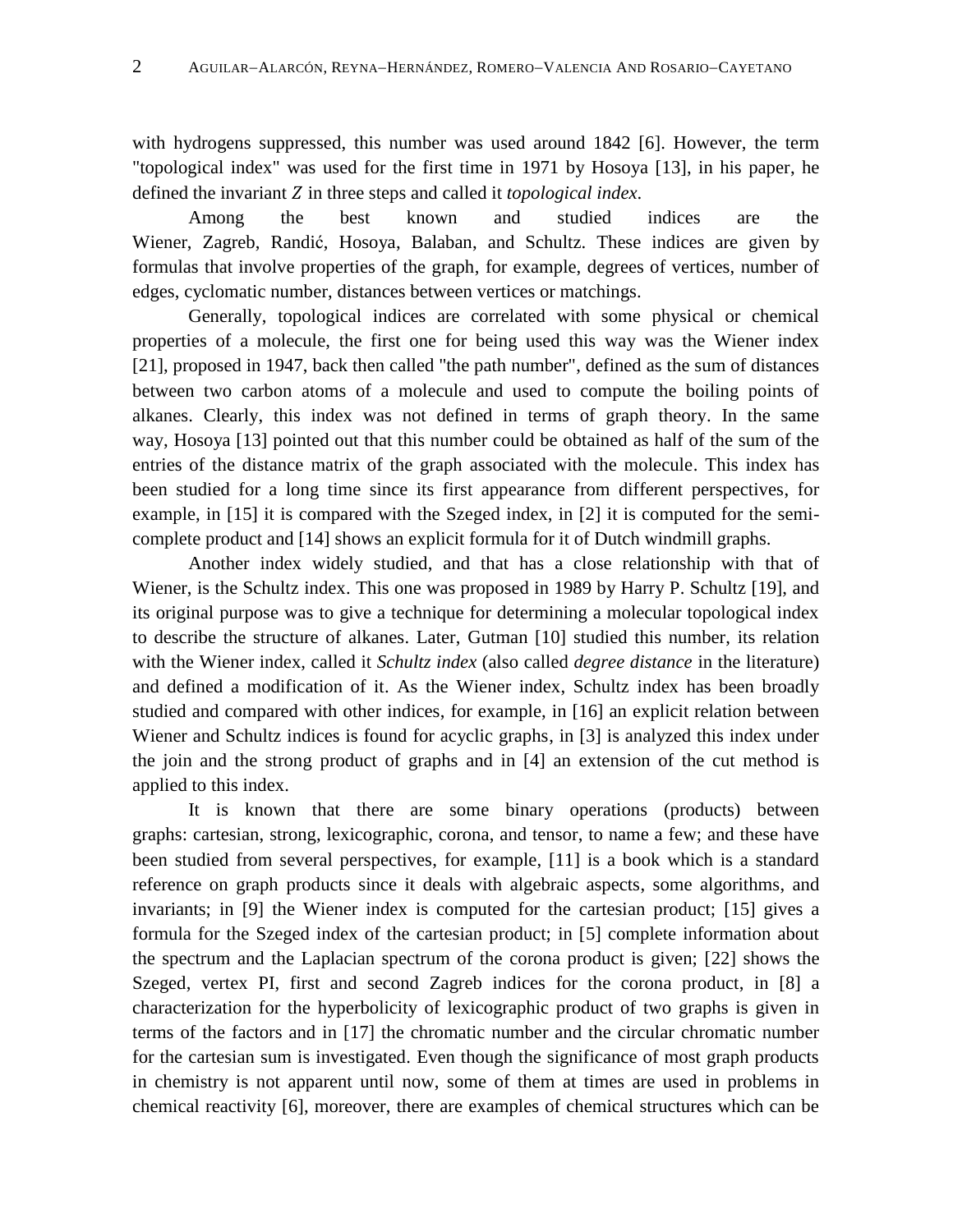seen as products: the alkane  $C_3H_6$  is the corona of  $P_3$  and  $E_2$ , the cyclohexane  $C_6H_{12}$  is the corona of C<sub>6</sub> and E<sub>2</sub>, the nanotube TUC<sub>4</sub>(m, n) is also the cartesian product of P<sub>m</sub> and  $P_2$ , and  $C_m$  and  $P_2$  and a fence and closed fence are the lexicographic product of  $P_m$  and  $P_2$ , and  $C_m$  and  $P_2$ , respectively [7].

In this paper, we give explicit formulas for the Schultz index of the cartesian, corona, and lexicographic product graphs as well as of cartesian sum, besides we compute explicitly the Wiener and Schultz indices for some graph families.

## **2. PRELIMINARIES**

In this section we set some notation and concepts used throughout the paper, these are taken from [12] and [20]. By *graph* we mean a simple graph with no loops and it is denoted by  $\Gamma = (V, E)$ , where V and E are the *vertices* and *edges* sets, respectively, |V| is called the *order* of  $\Gamma$  and  $|E|$  its *size*. Let  $\Gamma = (V, E)$  be a graph:

- for  $v \in V$ , degv denotes its *degree*, that is, degv =  $|\{x \in V : xv \in E\}|$ . If degv = *k*, for all  $v \in V$ , then we say that  $\Gamma$  is *k*-regular;
- for  $u, v \in V$ , a *walk* from u to v is a sequence of vertices  $u = x_0, x_1, ..., x_{r-1}, x_r =$ v such that  $x_i x_{i+1} \in E$ , for  $i = 0, 1, ..., r - 1$ , this sequence is called a  $u - v$ *walk*, a  $u - v$  walk which does not repeat vertices is called a *path*;
	- if for any  $u, v \in V$  there is a  $u v$  walk,  $\Gamma$  is called *connected*;
	- for  $\Gamma$  connected and  $u, v \in V$ , the *distance* between u and v is

 $d(u, v) = \min{\{\text{length of } u - v \text{ walks}\}}$ 

- where the length of a  $u v$  walk is the number of edges in such a walk;
- for  $\Gamma$  connected, the *diameter* of  $\Gamma$  is

$$
diam\Gamma = \max\{d(u, v): u, v \in V\};
$$

• the *Zagreb* index of  $\Gamma$  is defined as

$$
M_1(\Gamma) = \sum_{v \in V} \deg^2 v.
$$

Next we recall the definition of some known families of graphs. Let  $n$  be a positive integer, then

• the *path* graph is defined as the graph  $P_n = (V, E)$  with

- $V = \{v_1, ..., v_n\}$  and  $E = \{v_i v_{i+1}: i = 1, ..., n-1\};$
- for  $n \ge 3$ , the *cycle* graph is defined as  $C_n = (V, E)$ , where

 $V = \{v_1, ..., v_n\}$  and  $E = \{v_i v_{i+1}: i = 1, ..., n\}$ 

where  $n + 1$  is taken as 1;

• the *star* graph is  $S_n = (V, E)$  with

 $V = \{v_0, v_1, ..., v_n\}$  and  $E = \{v_0v_i : i = 1, ..., n\};$ 

• the *wheel* graph is the graph  $W_n = (V, E)$  with  $V = \{v_0, v_1, ..., v_n\}$  and  $E = \{v_0v_i, v_iv_{i+1}: i = 1, ..., n\},\$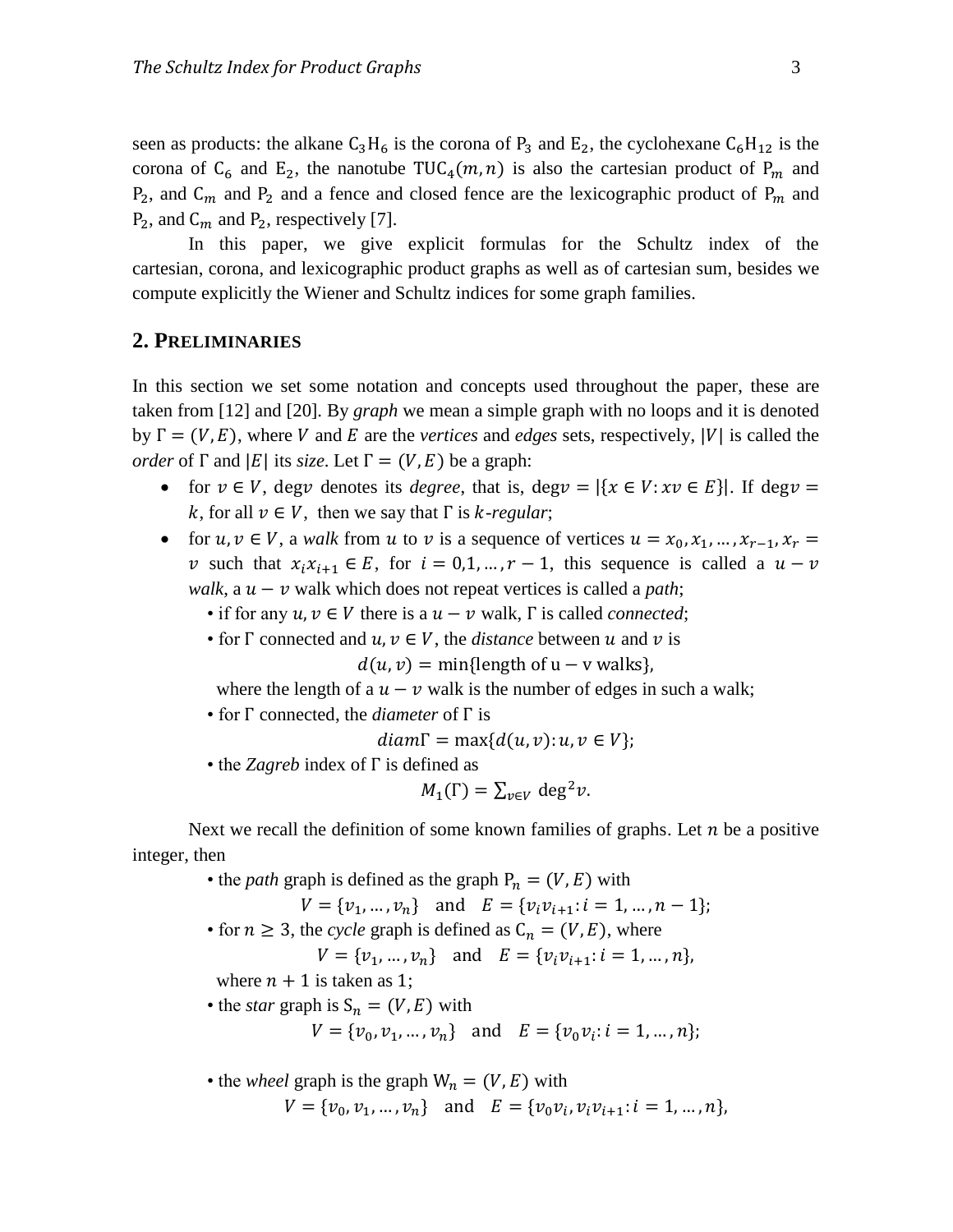where  $n + 1$  is taken as 1;

• the *complete* graph is the graph  $K_n = (V, E)$  with  $V = \{v_1, ..., v_n\}$  and  $E = \{v_i v_j : i, j = 1, ..., n \text{ and } i \neq j\}.$ 

# **3. THE SCHULTZ INDEX**

In this section, the Wiener and Schultz indices are defined and formulas for these applied to some known families are stated.

**Definition 1.** [20] *Let*  $\Gamma = (V, E)$  *be a graph, the Wiener index of*  $\Gamma$  *is defined by the formula*  $W(\Gamma) = \sum_{u \neq v} d(u, v)$ , where the sum runs over all pairs of distinct vertices of  $\Gamma$ .

Note that if 
$$
V = \{v_1, ..., v_n\}
$$
, the Wiener index of  $\Gamma$  can be written as  
\n
$$
W(\Gamma) = \frac{1}{2} \sum_{i=1}^n \sum_{j=1}^n d(v_i, v_j) = \sum_{i=1}^{n-1} \sum_{j=i+1}^n d(v_i, v_j).
$$

The following proposition states the precise value of the Wiener index for some families of graphs.

**Proposition 3.2.** Let *n* be a positive integer, then

1. 
$$
W(P_n) = n(n-1)(n+1)/6;
$$
  
\n2.  $W(C_n) = \begin{cases} n^3/8, & \text{if } n = 2k; \\ (n^3 - n)/8, & \text{if } n = 2k - 1; \end{cases}$   
\n3.  $W(S_n) = n^2;$   
\n4.  $W(W_n) = n(n-1);$   
\n5.  $W(K_n) = n(n-1)/2.$ 

**Proof.** All these formulas follow from the very definition, we just show the proof for paths and wheels. For paths we may observe that  $d(v_i, v_j) = j - i$ , for  $i \leq j$ , thus,

$$
W(P_n) = \sum_{i=1}^{n-1} \sum_{j=i+1}^{n} d(v_i, v_j)
$$
  
= (1 + 2 + \dots + (n - 1)) + (1 + 2 + \dots + (n - 2)) + \dots + (1 + 2) + 1  
=  $\frac{(n-1)n}{2}$  +  $\frac{(n-2)(n-1)}{2}$  +  $\dots$  +  $\frac{2(3)}{2}$  +  $\frac{1(2)}{2}$   
=  $\frac{1}{2}$   $\left(\frac{n(n+1)(2n+1)}{6} - \frac{n(n+1)}{2}\right)$   
=  $\frac{1}{6}$  n(n - 1)(n + 1).

And for wheels we have  $d(v_i, v_i) = 1$ , for  $i = 1, ..., n$ , and

$$
d(v_i, v_j) = \begin{cases} 1, & if \ j = i + 1; \\ 2, & otherwise \end{cases}
$$

thus,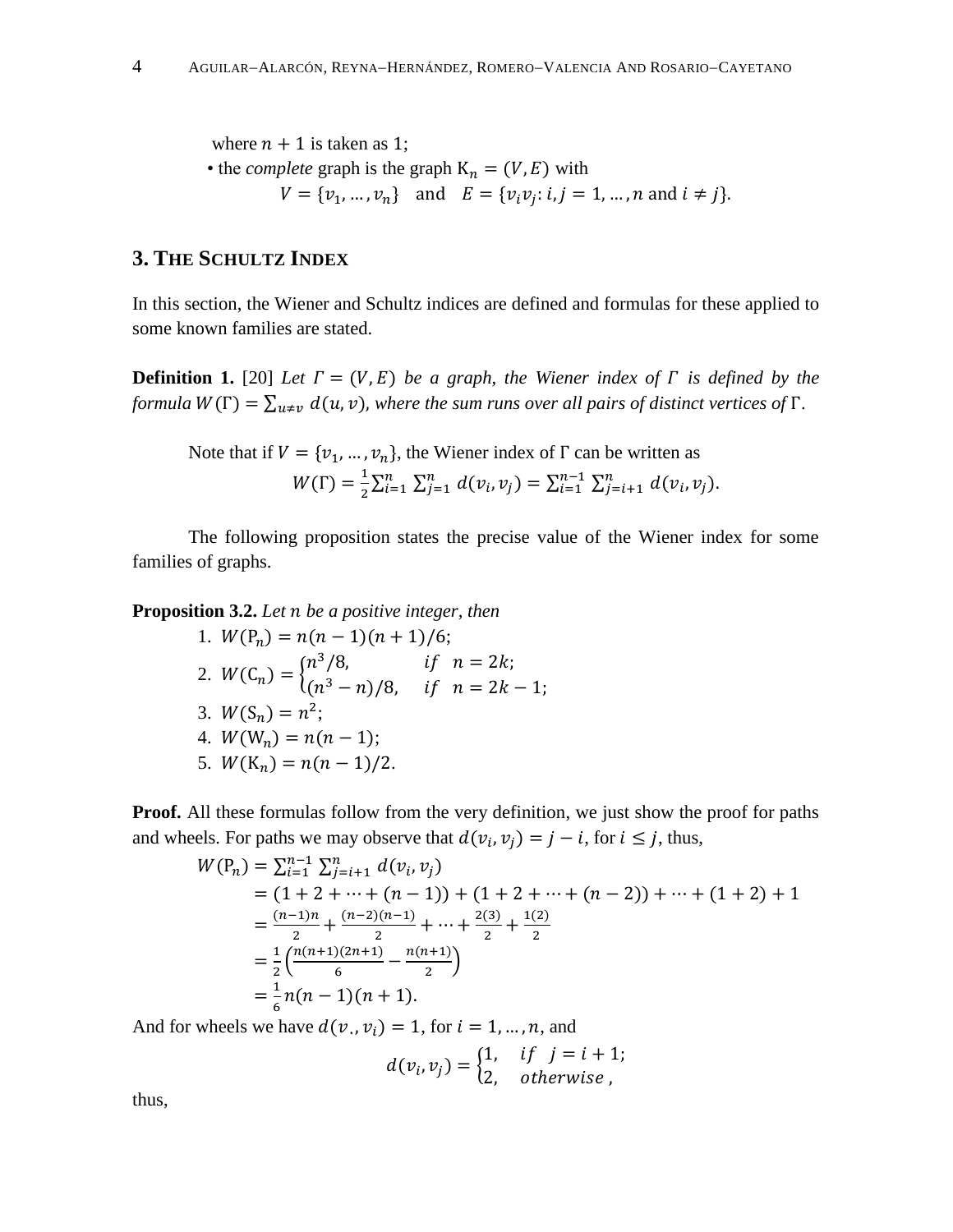$$
W(W_n) = \sum_{i=0}^{n-1} \sum_{j=i+1}^{n} d(v_i, v_j)
$$
  
= (1 + \dots + 1) + (1 + 2 + \dots + 2 + 1) + (1 + 2 + \dots + 2) + \dots + (1 + 2) + 1  
= n + (2 + 2(n - 3)) + (1 + 2(n - 3)) + \dots + (1 + 2(1)) + 1  
= (2n - 2) + 2\left(\frac{(n-2)(n-1)}{2}\right)  
= n<sup>2</sup> - n.

Next, the definition of the Schultz index is given. It can be seen that this index is related to that of Wiener, indeed Lemma 3.1 shows one explicit relation between them.

**Definition 2.** [10] Let  $\Gamma = (V, E)$  be a graph, the Schultz index of  $\Gamma$  is defined by the *formula*  $S(\Gamma) = \sum_{u \neq v} (deg u + deg v) d(u, v)$ , where the sum runs over all pairs of distinct *vertices of*  $\Gamma$ .

Note that if  $V = \{v_1, \ldots, v_n\}$ , then the Schultz index of  $\Gamma$  can be computed as follows

$$
S(\Gamma) = \frac{1}{2} \sum_{i=1}^{n} \sum_{j=1}^{n} (\text{deg} v_i + \text{deg} v_j) d(v_i, v_j)
$$
  
=  $\sum_{i=1}^{n-1} \sum_{j=i+1}^{n} (\text{deg} v_i + \text{deg} v_j) d(v_i, v_j).$ 

The next lemma shows an explicit relation between Wiener and Schultz indices, and its proof follows from the definition.

**Lemma 3.1.** Let  $\Gamma$  be a k-regular graph, then  $S(\Gamma) = 2kW(\Gamma)$ .

Now, we state the value of the Schultz index for some families of graphs.

**Proposition 3.2.** Let *n* be a positive integer, then

1. 
$$
S(P_n) = n(n-1)(2n-1)/3;
$$
  
\n2.  $S(C_n) = \begin{cases} n^3/2, & \text{if } n = 2k; \\ (n^3 - n)/2, & \text{if } n = 2k - 1; \end{cases}$   
\n3.  $S(S_n) = n(3n - 1);$   
\n4.  $S(W_n) = n(7n - 9);$   
\n5.  $S(K_n) = n(n - 1)^2.$ 

**Proof.** These formulas are not difficult to prove, we just show the proof for those of paths and cycles. For paths, since every vertex of  $P_n$  has degree 2, but  $v_1$  and  $v_n$ , we get

$$
S(P_n) = \sum_{i=1}^{n-1} \sum_{j=i+1}^{n} (\text{deg} v_i + \text{deg} v_j) d(v_i, v_j)
$$
  
= 3(n-2)(n-1) + 2(n-1)  
+4\left(\frac{(n-3)(n-2)}{2} + \frac{(n-4)(n-3)}{2} + \dots + \frac{1(2)}{2}\right)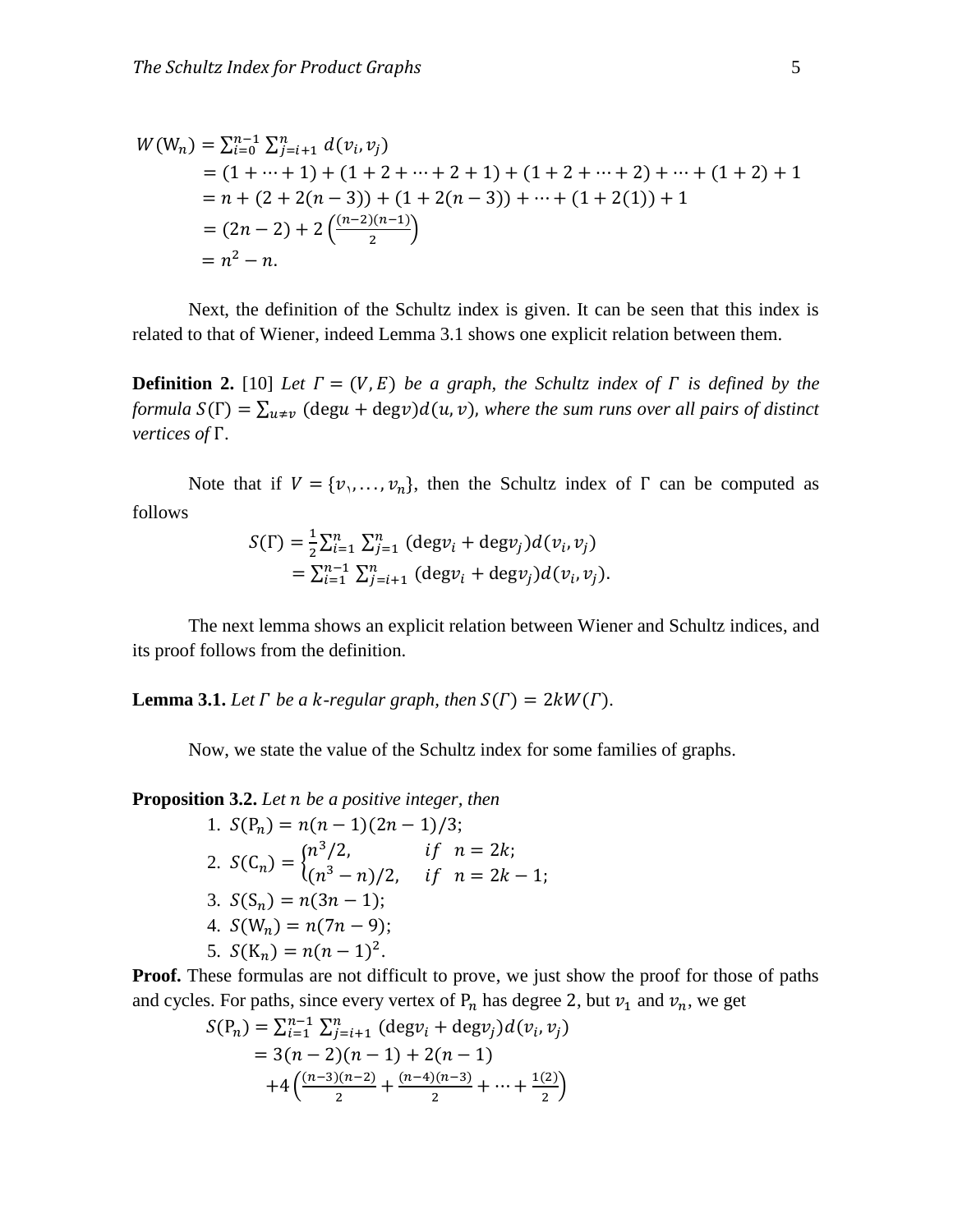$$
= 3(n-2)(n-1) + 2(n-1)
$$
  
+2((n-2)<sup>2</sup> - (n-2) + (n-3)<sup>2</sup> - (n-3) + ... + 2<sup>2</sup> - 2)  
= 3(n-2)(n-1) + 2(n-1)  
+ 2( $\frac{(n-2)(n-1)(2n-3)}{6}$  -  $\frac{(n-2)(n-1)}{2}$ )  
=  $\frac{n(n-1)(2n-1)}{3}$ .

And for cycles note that  $C_n$  is a 2-regular graph, thus, by Lemma 3.1. we have  $4W(C_n)$ , hence,

$$
S(C_n) = \begin{cases} \frac{n^3}{2}, & \text{if } n = 2k; \\ \frac{n^3 - n}{2}, & \text{if } n = 2k - 1 \end{cases}
$$

There is another relation between Wiener and Schultz indices for trees, which is given in [10], it says that if  $\Gamma$  is a tree with *n* vertices, then

$$
S(\Gamma) = 4W(\Gamma) - n(n-1).
$$

We obtain immediately the following corollary which relates these indices for the families we have considered.

#### **Corollary 3.1.**

1. 
$$
S(P_n) = 4W(P_n) - n(n - 1);
$$
  
\n2.  $S(C_n) = 4W(C_n);$   
\n3.  $S(S_n) = 4W(S_n) - n(n + 1);$   
\n4.  $S(W_n) = 7W(W_n) - 2n;$   
\n5.  $S(K_n) = 2(n - 1)W(K_n).$ 

# **4. THE SCHULTZ INDEX FOR GRAPH PRODUCTS**

In this section, explicit formulas are given for the Schultz index of the cartesian, corona, and lexicographic products as well as of the cartesian sum, the first three involve both Wiener and Schultz indices of factors, corona and lexicographic also involve Zagreb index and just Zagreb for the last one. It is worth mentioning that the Schultz index for the cartesian and corona product has been already computed in [18] and [1], respectively, nevertheless, we present the formulas and give alternative proofs for them. From now on the graphs we mention are connected, unless we say otherwise.

## **4.1 CARTESIAN PRODUCT**

**Definition 3.** [11] Let  $\Gamma_1 = (V_1, E_1)$  and  $\Gamma_2 = (V_2, E_2)$  be two graphs. The cartesian *product of*  $\Gamma_1$  *and*  $\Gamma_2$  *is defined as the graph*  $\Gamma = (V, E)$  *given by*  $V = V_1 \times V_2$  *and*  $E$  $=\{(u, y)(u, y'); y y' \in E_2\} \cup \{(x, v)(x', v): xx' \in E_1\}.$  We denote this graph by  $\Gamma_1 \times \Gamma_2$ .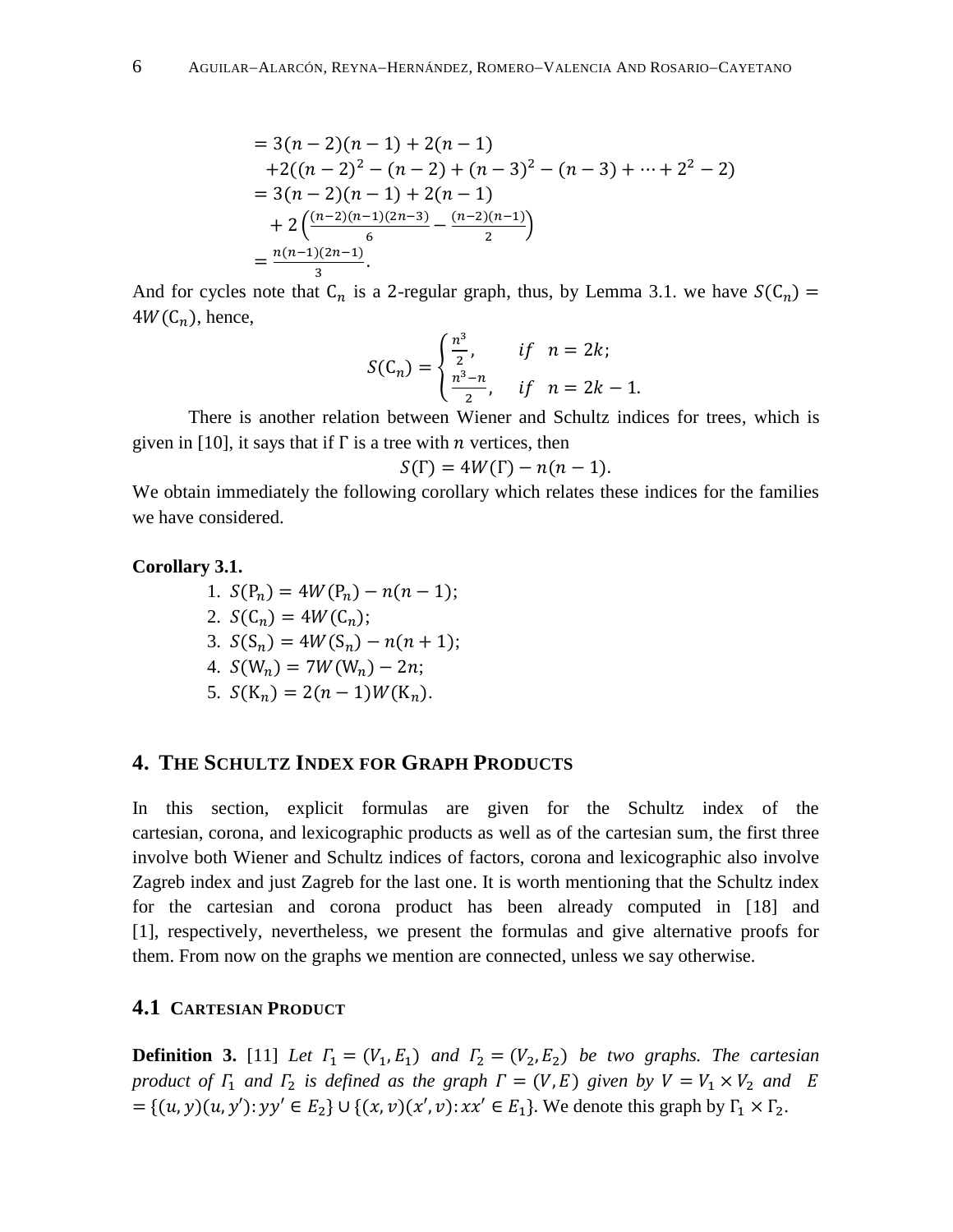From the definition, we may observe immediately that this operation commutes, that is,  $\Gamma_1 \times \Gamma_2 \cong \Gamma_2 \times \Gamma_1$ , Figure 1 shows a representation of the cartesian product of P<sub>3</sub> and C<sub>4</sub>. Moreover, it is worthy to note that for any vertices  $(u, v)$  and  $(x, y)$ in  $\Gamma_1 \times \Gamma_2$  the following relation holds

 $deg(u, v) = degu + degv.$ 



Figure 1: A representation of  $P_3 \times C_4$ .

The following lemma is proved in [11] and relates the distance in the Cartesian product with that of the factors.

**Lemma 4.1.** Let  $\Gamma = \Gamma_1 \times \Gamma_2$  and let  $(u, v)$  and  $(x, y)$  be two vertices of  $\Gamma$ , then  $d((u, v), (x, y)) = d(u, x) + d(v, y).$ 

**Theorem 4.1.** Let  $\Gamma_1 = (V_1, E_1)$  and  $\Gamma_2 = (V_2, E_2)$  be two graphs, with  $V_1 = \{u_1, ..., u_{n_1}\}, V_2 = \{v_1, ..., v_{n_2}\}, E_1 = m_1$  and  $|E_2| = m_2$ , then S  $n_2^2 S(\Gamma_1) + n_1^2 S(\Gamma_2) + 4n_2 m_2 W(\Gamma_1) + 4n_1 m_1 W(\Gamma_2)$ .

**Proof.** First note that

$$
S(\Gamma_1 \times \Gamma_2) = \sum_{i=1}^{n_1} \sum_{j=1}^{n_2-1} \sum_{s>j}^{n_2} (\deg(u_i, v_j) + \deg(u_i, v_s))d((u_i, v_j), (u_i, v_s)) + \sum_{i=1}^{n_1-1} \sum_{r>i}^{n_1} \sum_{j=1}^{n_2} \sum_{s=1}^{n_2} (\deg(u_i, v_j) + \deg(u_r, v_s))d((u_i, v_j), (u_r, v_s)),
$$

that is, we may compute the Schultz index for this product by dividing the sum into two parts: for  $i = r$  and for  $i \neq r$ . For  $i = r$  we have

$$
\sum_{i=1}^{n_1} \sum_{j=1}^{n_2-1} \sum_{s=j+1}^{n_2} (\deg(u_i, v_j) + \deg(u_i, v_s))d((u_i, v_j), (u_i, v_s))
$$
  
=  $\sum_{i=1}^{n_1} \sum_{j=1}^{n_2-1} \sum_{s=j+1}^{n_2} (2 \deg u_i + \deg v_j + \deg v_s)d(v_j, v_s)$   
=  $\sum_{i=1}^{n_1} \sum_{j=1}^{n_2-1} \sum_{s=j+1}^{n_2} (2 \deg u_i d(v_j, v_s) + (\deg v_j + \deg v_s)d(v_j, v_s))$   
=  $\sum_{i=1}^{n_1} \sum_{j=1}^{n_2-1} \sum_{s=j+1}^{n_2} 2 \deg u_i d(v_j, v_s) + \sum_{i=1}^{n_1} \sum_{j=1}^{n_2-1} \sum_{s=j+1}^{n_2} (\deg v_j + \deg v_s)d(v_j, v_s)$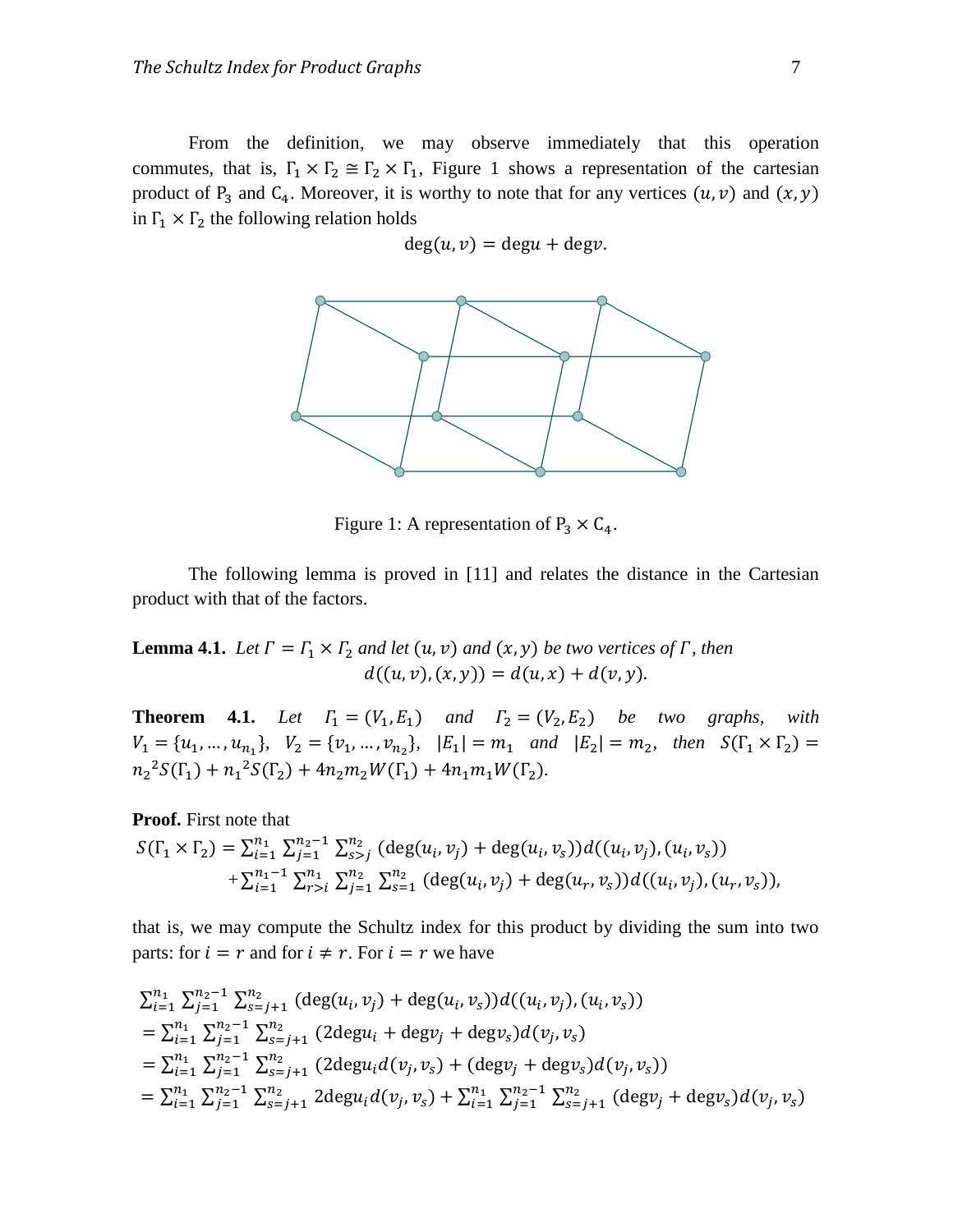$$
= \sum_{i=1}^{n_1} 2 \deg u_i \sum_{j=1}^{n_2-1} \sum_{s=j+1}^{n_2} d(v_j, v_s) + \sum_{i=1}^{n_1} \sum_{j=1}^{n_2-1} \sum_{s=j+1}^{n_2} (\deg v_j + \deg v_s) d(v_j, v_s)
$$
  
=  $\sum_{i=1}^{n_1} 2 \deg u_i W(\Gamma_2) + \sum_{i=1}^{n_1} S(\Gamma_2)$   
=  $4m_1 W(\Gamma_2) + n_1 S(\Gamma_2)$ .

While for  $i \neq r$  we get

$$
\sum_{i=1}^{n_1-1} \sum_{r=i+1}^{n_1} \sum_{j=1}^{n_2} \sum_{s=1}^{n_2} (\deg(u_i, v_j) + \deg(u_r, v_s))d((u_i, v_j), (u_r, v_s))
$$
\n
$$
= \sum_{i=1}^{n_1-1} \sum_{r=i+1}^{n_1} \sum_{j=1}^{n_2} \sum_{s=1}^{n_2} (\deg u_i + \deg v_j + \deg u_r + \deg v_s)(d(u_i, u_r) + d(v_j, v_s))
$$
\n
$$
= \sum_{i=1}^{n_1-1} \sum_{r=i+1}^{n_1} \sum_{j=1}^{n_2} \sum_{s=1}^{n_2} ((\deg u_i + \deg u_r) d(u_i, u_r) + (\deg u_i + \deg u_r) d(v_j, v_s))
$$
\n+  $(\deg v_j + \deg v_s) d(u_i, u_r) + (\deg v_j + \deg v_s) d(v_j, v_s))$   
\n
$$
= \sum_{i=1}^{n_1-1} \sum_{r=i+1}^{n_1} \sum_{j=1}^{n_2} \sum_{s=1}^{n_2} (\deg u_i + \deg u_r) d(u_i, u_r)
$$
\n+  $\sum_{i=1}^{n_1-1} \sum_{r=i+1}^{n_1} \sum_{j=1}^{n_2} \sum_{s=1}^{n_2} (\deg v_j + \deg v_s) d(u_i, u_r)$   
\n+  $\sum_{i=1}^{n_1-1} \sum_{r=i+1}^{n_1} \sum_{j=1}^{n_2} \sum_{s=1}^{n_2} (\deg v_j + \deg v_s) d(v_j, v_s)$   
\n+  $\sum_{i=1}^{n_1-1} \sum_{r=i+1}^{n_1} \sum_{j=1}^{n_2} \sum_{s=1}^{n_2} (\deg v_j + \deg v_s) d(v_j, v_s)$   
\n+  $\sum_{i=1}^{n_1-1} \sum_{r=i+1}^{n_1} \sum_{r=i+1}^{n_1} (\deg u_i + \deg u_r) d(u_i, u_r)$   
\n+  $\sum_{i=1}^{n_1-1} \sum_{r=i+1}^{n_1} \sum_{r=i+1}^{n_2} \sum_{s=1}^{n_2} (\deg v_j + \deg$ 

Taking the summation of these computations we obtain the result.

## **4.2 CORONA PRODUCT**

**Definition 4.** [12] Let  $\Gamma_1 = (V_1, E_1)$  and  $\Gamma_2 = (V_2, E_2)$  be two graphs. The corona product *of*  $\Gamma_1$  *and*  $\Gamma_2$  *is the graph*  $\Gamma = (V, E)$  *given by taking one copy of*  $\Gamma_1$  *and*  $|V_1|$  *copies of*  $\Gamma_2$ , joining the r-th vertex of  $\Gamma_1$  to every vertex in the r-th copy of  $\Gamma_2$ . In symbols,

$$
V = (V_1 \times \{v_0\}) \cup (V_1 \times V_2) \text{ and}
$$
  
\n
$$
E = E_1 \cup \{(u_r, v_i)(u_r, v_i): v_i v_i \in E_2\} \cup \{(u_r, v_0)(u_r, v_i): v_i \in V_2\},
$$

where  $V_1 \times \{v_0\}$  are the vertices of the copy of  $\Gamma_1$  and  $V_1 \times V_2$  are those of the  $|V_1|$  copies of  $\Gamma_2$ . We denote the corona product of these graphs by  $\Gamma_1 \odot \Gamma_2$ .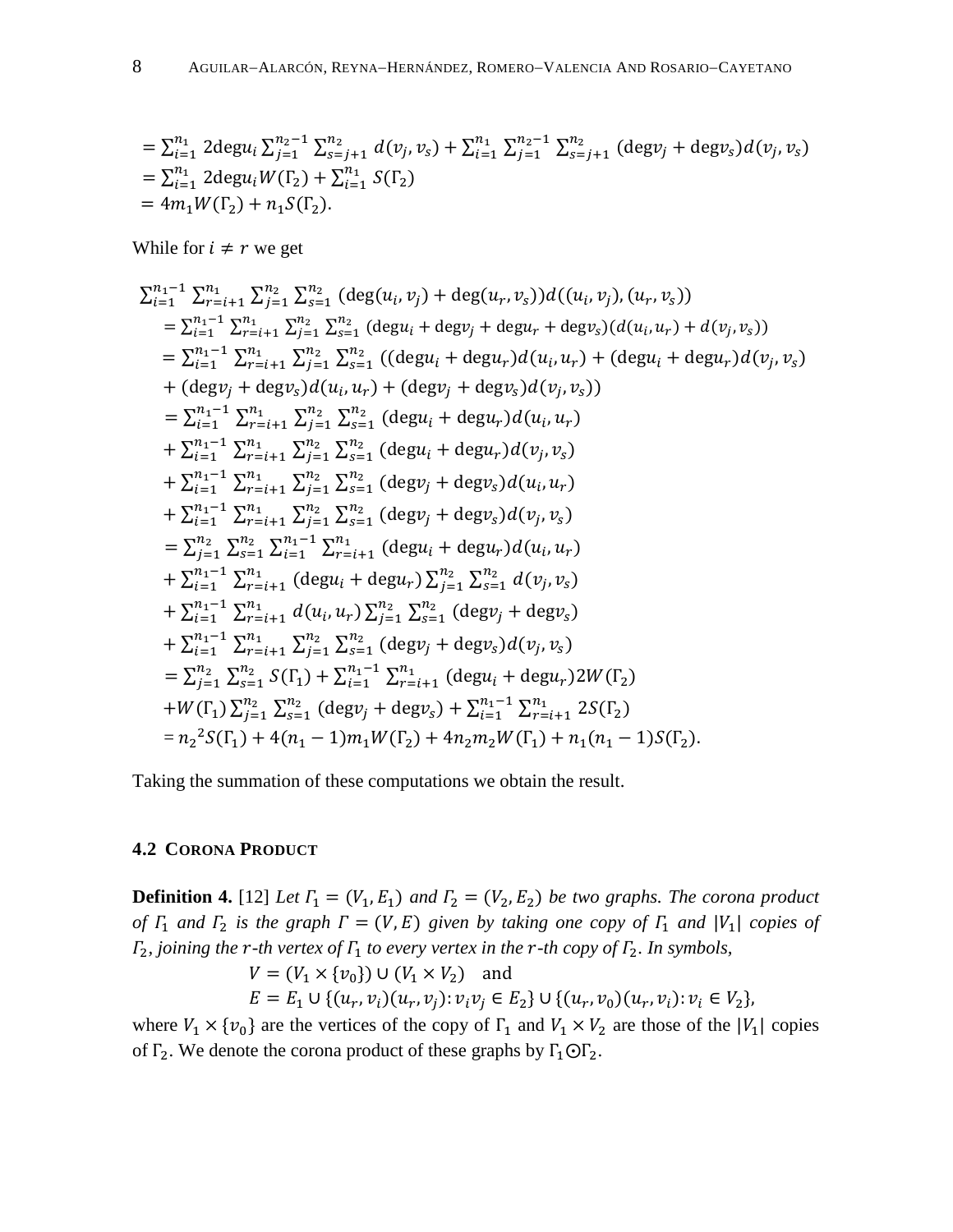

Figure 2: A representation of  $P_3O_4$ .

We may note that, in general, this operation is not commutative, that is,  $\Gamma_1 \text{O} \Gamma_2 \ncong$  $\Gamma_2$ O $\Gamma_1$ , Figure 2 shows a representation of the corona product of P<sub>3</sub> and C<sub>4</sub>. Moreover, it is straightforward to verify that for a vertex  $(u, v)$  of  $\Gamma_1 \odot \Gamma_2$ , we have

 $deg(u, v) = \begin{cases} d \\ d \end{cases}$  $\mathbf d$ 

Observe that if a and b are two vertices of  $\Gamma_1 \text{O} \Gamma_2$ , then exactly one of the following cases holds.

- *a* and *b* are in the copy of  $\Gamma_1$ ;
- *a* is in the copy of  $\Gamma_1$  and *b* in the *j*-th copy of  $\Gamma_2$  (the one which makes a cone with the *j*-th vertex of  $\Gamma_1$ );
- *a* is in the *i*-th copy of  $\Gamma_2$  and *b* in the *j*-th copy of  $\Gamma_2$ ;
- *a* and *b* are in the *i*-th copy of  $\Gamma_2$ .

The following result follows easily considering these cases.

**Lemma 4.2.** Let  $\Gamma = \Gamma_1 \odot \Gamma_2$  and consider  $a = (u_i, v_r)$  and  $b = (u_i, v_s)$  two vertices of *, then*

$$
d(a,b) = \begin{cases} d(u_i, u_j), & \text{for case } i \text{;} \\ d(u_i, u_j) + 1, & \text{for case } ii \text{;} \\ d(u_i, u_j) + 2, & \text{for case } iii \text{;} \\ min\{d(v_r, v_s), 2\}, & \text{for case } iv \text{.} \end{cases}
$$

Let  $\Gamma_1 = (V_1, E_1)$  and  $\Gamma_2 = (V_2, E_2)$  be two graphs, with  $V_1 = \{u_1, ..., u_{n_1}\}\$  and  $V_2 = \{v_1, ..., v_{n_2}\}\$ and consider  $\Gamma = (V, E)$  as the corona product of  $\Gamma_1$  and  $\Gamma_2$ . Note that we may compute  $S(\Gamma)$  by calculating some sums separately, considering the cases for where are taken the pairs of vertices, as follows.

$$
S(\Gamma) = \sum_{a \neq b} (\deg a + \deg b) d(a, b)
$$
  
=  $\sum_{i=1}^{n_1-1} \sum_{r=i+1}^{n_1} (\deg(u_i, v_0) + \deg(u_r, v_0)) d((u_i, v_0), (u_r, v_0))$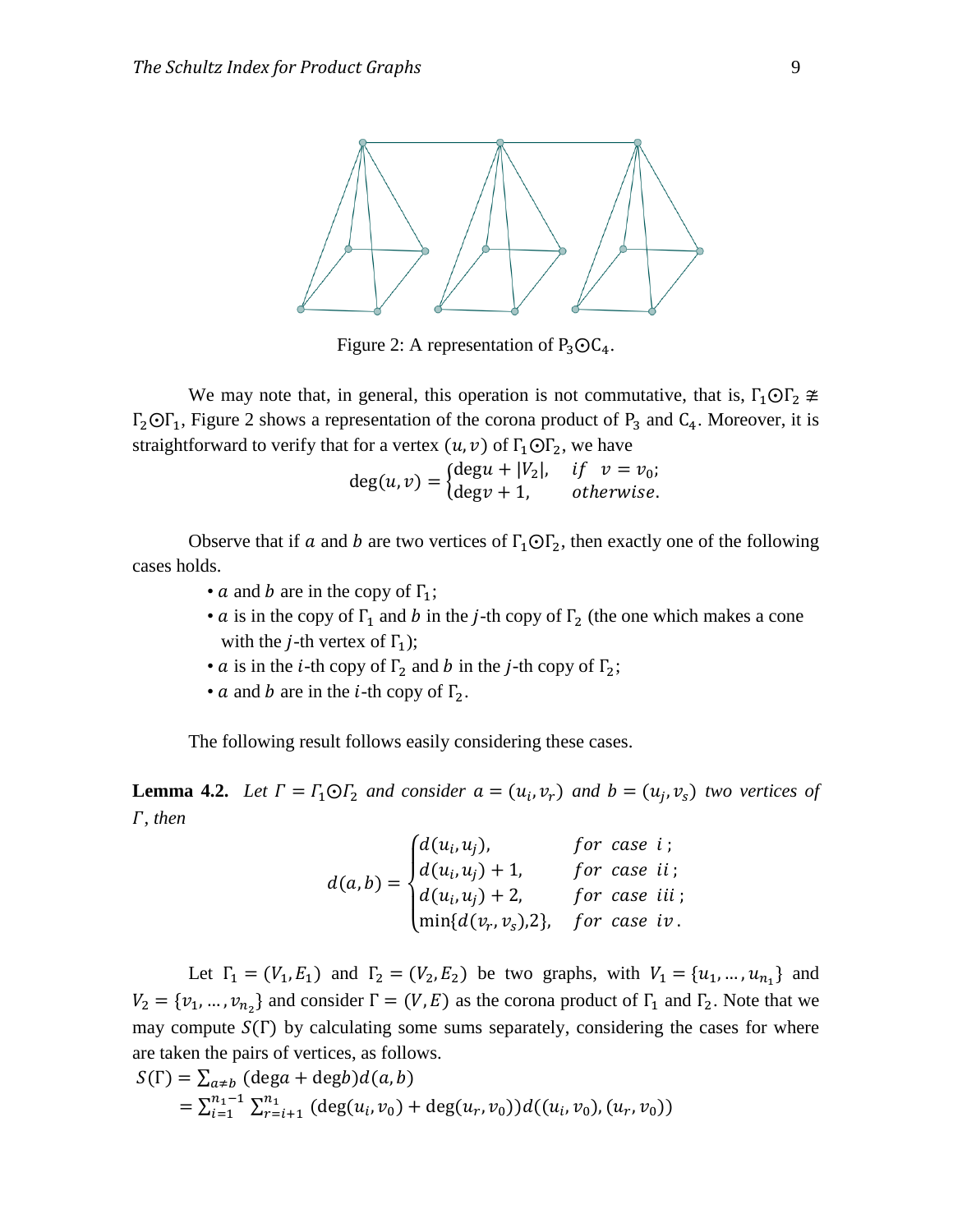+ 
$$
\sum_{i=1}^{n_1-1} \sum_{r=i+1}^{n_1} \sum_{s=1}^{n_2} (\deg(u_i, v_0) + \deg(u_r, v_s))d((u_i, v_0), (u_r, v_s))
$$
  
+  $\sum_{i=1}^{n_1-1} \sum_{r=i+1}^{n_1} \sum_{j=1}^{n_2} (\deg(u_i, v_j) + \deg(u_r, v_0))d((u_i, v_j), (u_r, v_0))$   
+  $\sum_{i=1}^{n_1-1} \sum_{j=1}^{n_2} \sum_{r=i+1}^{n_1} \sum_{s=1}^{n_2} (\deg(u_i, v_j) + \deg(u_r, v_s))d((u_i, v_j), (u_r, v_s))$   
+  $\sum_{i=1}^{n_1} \sum_{j=0}^{n_2-1} \sum_{s=j+1}^{n_2} (\deg(u_i, v_j) + \deg(u_i, v_s))d((u_i, v_j), (u_i, v_s)).$ 

Thus, the first part is determined for the case (i), the second and third for case (ii), the fourth for (iii) and the fifth for (iv).

For the first part of the sum we have

$$
\sum_{i=1}^{n_{1}-1} \sum_{r=i+1}^{n_{1}} (deg(u_{i}, v_{0}) + deg(u_{r}, v_{0}))d((u_{i}, v_{0}, (u_{r}, v_{0}))
$$
\n
$$
= \sum_{i=1}^{n_{1}-1} \sum_{r=i+1}^{n_{2}} (degu_{i} + degu_{r} + 2n_{2})d(u_{i}, u_{r})
$$
\n
$$
= \sum_{i=1}^{n_{1}-1} \sum_{r=i+1}^{n_{2}} (degu_{i} + degu_{r})d(u_{i}, u_{r}) + 2n_{2}d(u_{i}, u_{r})
$$
\nFor the second part\n
$$
\sum_{i=1}^{n_{1}} \sum_{r=i+1}^{n_{2}} \sum_{s=1}^{n_{2}} (deg(u_{i}, v_{0}) + deg(u_{r}, v_{s}))d((u_{i}, v_{0}), (u_{r}, v_{s}))
$$
\n
$$
= \sum_{i=1}^{n_{1}-1} \sum_{r=i+1}^{n_{2}} \sum_{s=1}^{n_{2}} (degu_{i} + degv_{s} + n_{2} + 1)(d(u_{i}, u_{r}) + 1)
$$
\n
$$
= \sum_{i=1}^{n_{1}-1} \sum_{r=i+1}^{n_{2}} \sum_{s=1}^{n_{2}} (degu_{i}(d(u_{i}, u_{r}) + 1)
$$
\n
$$
+ (n_{2} + 1) \sum_{i=1}^{n_{1}-1} \sum_{r=i+1}^{n_{2}} \sum_{s=1}^{n_{2}} (gcd(u_{i}, u_{r}) + 1)
$$
\n
$$
+ (n_{2} + 1) \sum_{i=1}^{n_{1}-1} \sum_{r=i+1}^{n_{1}} \sum_{s=1}^{n_{2}} (d(u_{i}, u_{r}) + 1)
$$
\n
$$
+ n_{2} \sum_{i=1}^{n_{1}-1} \sum_{r=i+1}^{n_{1}} degu_{i} \sum_{s=1}^{n_{2}} (d(u_{i}, u_{r}) + 1)
$$
\n
$$
+ n_{2} \sum_{i=1}^{n_{1}-1} \sum_{r=i+1}^{n_{1}} degu_{i} \sum_{s=1}^{n_{2}} (degv_{s} \sum_{i=1}^{n_{1}-1} \sum_{r=i+1}^{n_{1}} degu_{i
$$

$$
\sum_{i=1}^{n_1-1} \sum_{j=1}^{n_2} \sum_{r=i+1}^{n_1} \sum_{s=1}^{n_2} (\deg(u_i, v_j) + \deg(u_r, v_s))d((u_i, v_j), (u_r, v_s))
$$
  
=  $\sum_{i=1}^{n_1-1} \sum_{j=1}^{n_2} \sum_{r=i+1}^{n_1} \sum_{s=1}^{n_2} (\deg v_j + \deg v_s + 2)(d(u_i, u_r) + 2)$   
=  $\sum_{i=1}^{n_1-1} \sum_{j=1}^{n_2} \sum_{r=i+1}^{n_1} \sum_{s=1}^{n_2} (\deg v_j + \deg v_s)d(u_i, u_r)$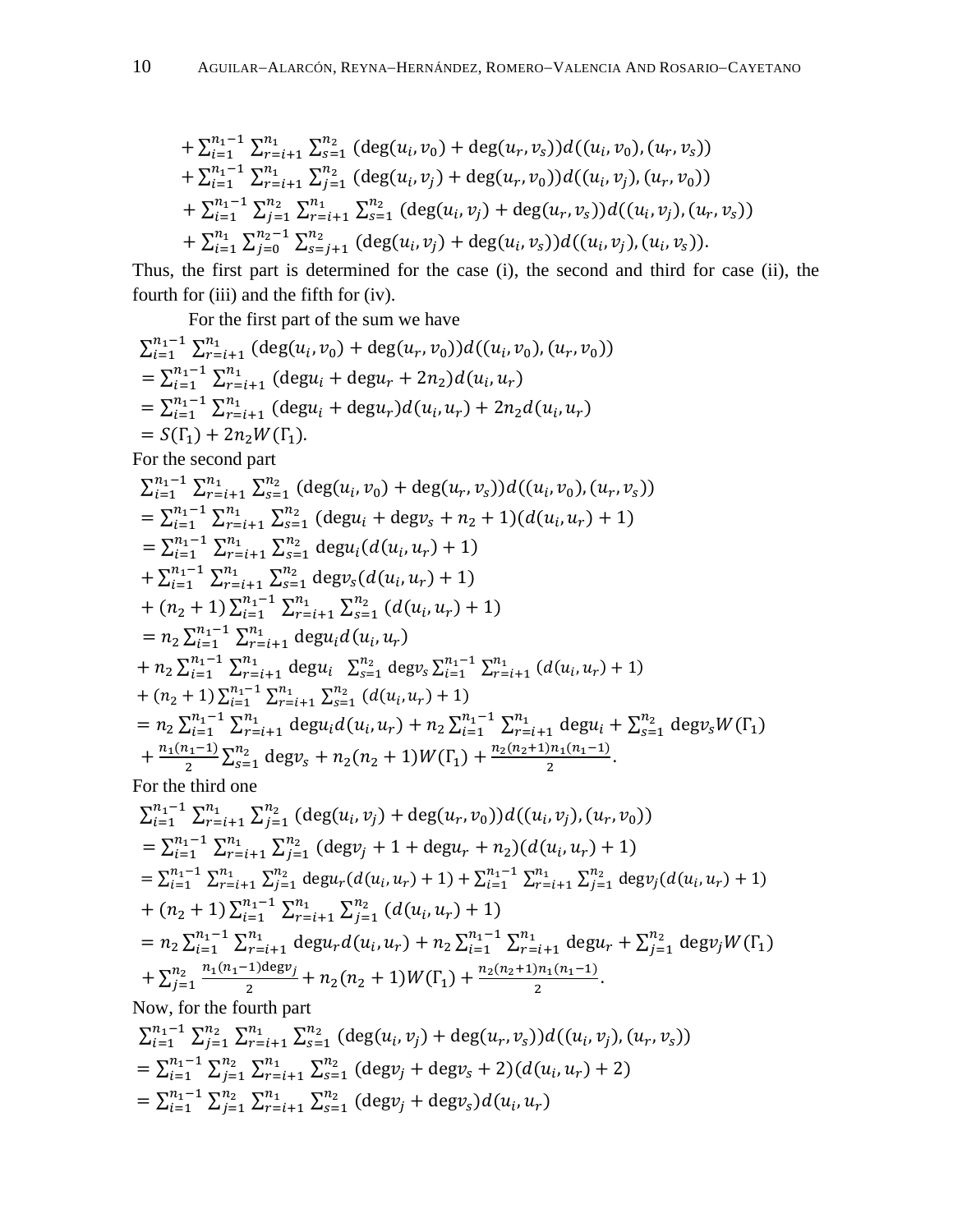+2 
$$
\sum_{i=1}^{n_1-1} \sum_{j=1}^{n_2} \sum_{r=i+1}^{n_1} \sum_{s=1}^{n_2} (\text{deg} v_j + \text{deg} v_s)
$$
  
+2  $\sum_{i=1}^{n_1-1} \sum_{j=1}^{n_2} \sum_{r=i+1}^{n_1} \sum_{s=1}^{n_2} d(u_i, u_r) + \sum_{i=1}^{n_1-1} \sum_{j=1}^{n_2} \sum_{r=i+1}^{n_1} \sum_{s=1}^{n_2} 4$   
= 2n<sub>2</sub>  $\sum_{j=1}^{n_2} \text{deg} v_j \sum_{i=1}^{n_1-1} \sum_{r=i+1}^{n_1} d(u_i, u_r) + n_1(n_1 - 1)(2n_2) \sum_{j=1}^{n_2} \text{deg} v_j$   
+2n<sub>2</sub><sup>2</sup>  $\sum_{i=1}^{n_1-1} \sum_{r=i+1}^{n_1} d(u_i, u_r) + n_2^2 n_1(n_1 - 1) 2$   
= 2n<sub>2</sub>W( $\Gamma_1$ )  $\sum_{j=1}^{n_2} \text{deg} v_j + 2n_1 n_2(n_1 - 1) \sum_{j=1}^{n_2} \text{deg} v_j + 2n_2^2 W(\Gamma_1) + 2n_2^2 n_1(n_1 - 1)$ .  
Finally, for the last part

$$
\sum_{i=1}^{n_1} \sum_{j=0}^{n_2-1} \sum_{s=j+1}^{n_2} (\deg(u_i, v_j) + \deg(u_i, v_s))d((u_i, v_j), (u_i, v_s))
$$
\n
$$
= \sum_{i=1}^{n_1} \sum_{j=1}^{n_2-1} \sum_{s=j+1}^{n_2} (\deg v_j + \deg v_s + 2)(\min\{d(v_j, v_s), 2\})
$$
\n
$$
+ \sum_{i=1}^{n_1} \sum_{s=1}^{n_2} (\deg u_i + n_2 + \deg v_s + 1)
$$
\n
$$
= n_2 \sum_{i=1}^{n_1} \deg u_i + n_1 \sum_{s=1}^{n_2} \deg v_s + n_1 n_2 (n_2 + 1)
$$
\n
$$
+ n_1 \sum_{j=1}^{n_2-1} \sum_{s=j+1}^{n_2} (\deg v_j + \deg v_s + 2)(\min\{d(v_j, v_s), 2\})
$$
\n
$$
= n_2 \sum_{i=1}^{n_1} \deg u_i + n_1 \sum_{s=1}^{n_2} \deg v_s + n_1 n_2 (n_2 + 1)
$$
\n
$$
+ n_1 \sum_{j=1}^{n_2-1} \sum_{s=j+1}^{n_2} (\deg v_j + \deg v_s)(\min\{d(v_j, v_s), 2\})
$$
\n
$$
+ 2n_1 \sum_{j=1}^{n_2-1} \sum_{s=j+1}^{n_2} \min\{d(v_j, v_s), 2\}.
$$
\nObserve that

Observe that

$$
\sum_{j=1}^{n_2-1} \sum_{s=j+1}^{n_2} (\text{deg} v_j + \text{deg} v_s) \min\{d(v_j, v_s), 2\} = \sum_{v_j v_s \in E_2} (\text{deg} v_j + \text{deg} v_s) + \sum_{v_j v_s \notin E_2} 2(\text{deg} v_j + \text{deg} v_s),
$$

since,  $d((u_i, v_i), (u_i, v_s)) = 1$ , for  $v_i v_s \in E_2$ , and  $d((u_i, v_i), (u_i, v_s)) = 2$ , when  $v_i$  and are not adjacent, then  $v_i$  is deg $v_i$  times in the first sum, for  $j = 1, ..., n_2$ , thus,

$$
\sum_{v_j v_s \in E_2} (\text{deg} v_j + \text{deg} v_s) = \sum_{j=1}^{n_2} \text{deg}^2 v_j
$$

and in the second sum  $v_i$  is  $n_2 - (\text{deg} v_i + 1)$  times, which implies

$$
\sum_{v_j v_s \notin E_2} (\text{deg} v_j + \text{deg} v_s) 2 = \sum_{j=1}^{n_2} 2 \text{deg} v_j (n_2 - (\text{deg} v_j + 1)),
$$

obtaining

$$
\sum_{j=1}^{n_2-1} \sum_{s=j+1}^{n_2} (\text{deg} v_j + \text{deg} v_s) \min\{d(v_j, v_s), 2\}
$$
  
=  $\sum_{j=1}^{n_2} \text{deg}^2 v_j + \sum_{j=1}^{n_2} 2\text{deg} v_j (n_2 - (\text{deg} v_j + 1))$   
=  $\sum_{j=1}^{n_2} \text{deg}^2 v_j + 2n_2 \sum_{j=1}^{n_2} \text{deg} v_j - 2 \sum_{j=1}^{n_2} \text{deg}^2 v_j - 2 \sum_{j=1}^{n_2} \text{deg} v_j$   
=  $4n_2 m_2 - \sum_{j=1}^{n_2} \text{deg}^2 v_j - 4m_2 = 4m_2 (n_2 - 1) - M_1(\Gamma_2)$ .  
We may note that

We may note that

$$
\sum_{j=1}^{n_2-1} \sum_{s=j+1}^{n_2} 2\min\{d(v_j, v_s), 2\} = 2(n_2(n_2 - 1) - m_2)
$$

since each of the  $n_2(n_2 - 1)/2$  pairs of the addends are at distance 2, but those  $m_2$  which are adjacent and, obviously, are at distance 1. Hence, the last part can be written as  $2n_2m_1 + 2n_1m_2 + n_1n_2(n_2 + 1) + 4n_1m_2(n_2 - 1) - n_1M_1(\Gamma_2) + 2n_1(n_2(n_2 - 1) - m_2)$ Taking the summation of the five parts we get  $S(\Gamma) = (n_2 + 1)S(\Gamma_1) + (2n_2 + 2n_2(n_2 + 1) + 2n_2^2)$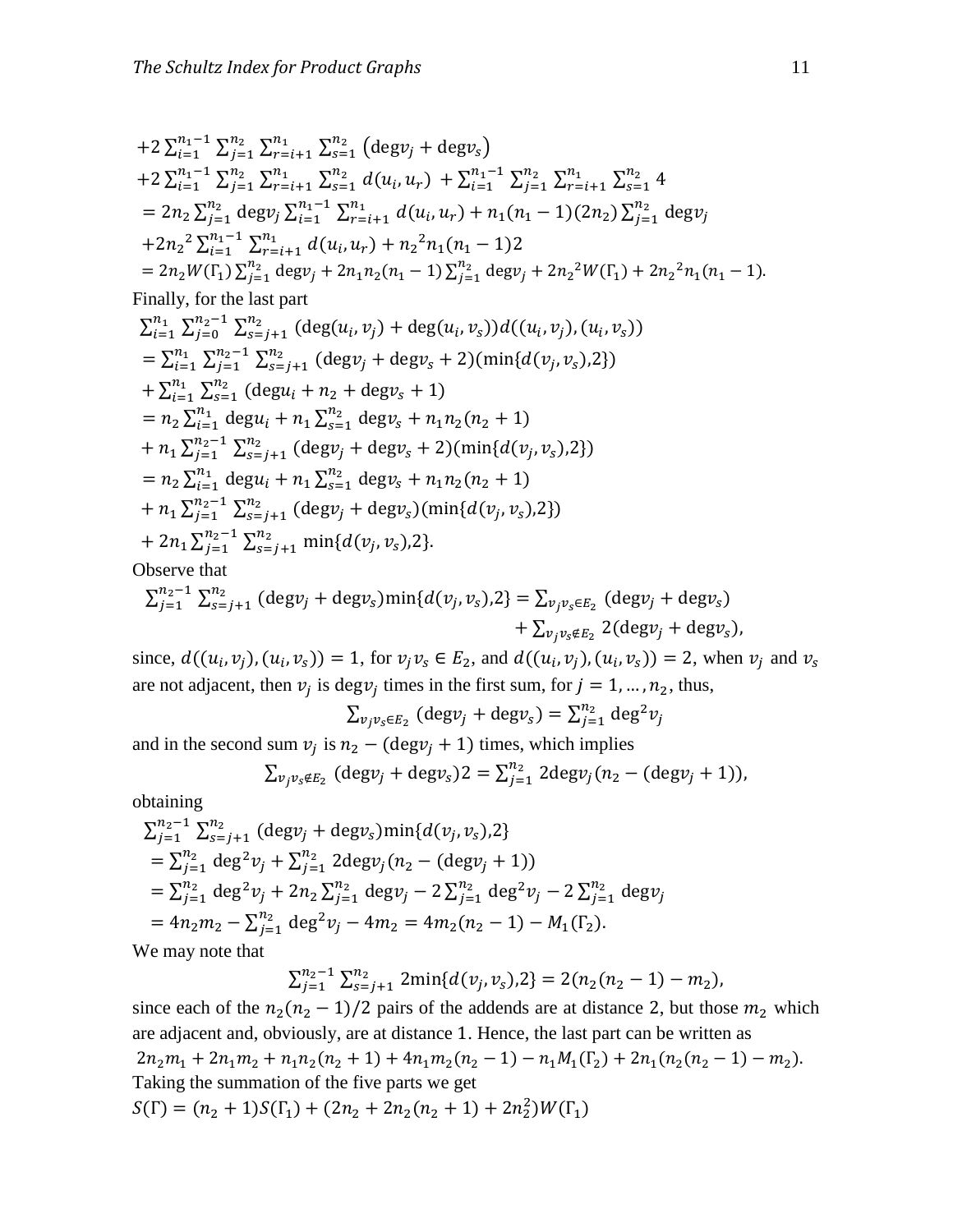$+(4+4n_2)m_2W(\Gamma_1)+2m_2(n_1(n_1-1)+2n_2n_1(n_1-1)+n_1)$  $+2m_1(n_2(n_1-1)+n_2)+n_2n_1(n_2+1)(n_1-1)+2n_2^2$  $+n_2n_1(n_2+1)+4n_1m_2(n_2-1)-n_1M_1(\Gamma_2)+2n_1(n_2(n_2-1)-m_2)$  $=(n_2+1)S(\Gamma_1)+4n_2(n_2+1)W(\Gamma_1)+4m_2(n_2+1)W(\Gamma_1)$  $+m_2(4n_2n_1^2+2n_1^2-4n_2n_1)+2n_2n_1m_1+3n_2^2n_1^2+n_2n_1^2-2n_2^2$  $+4n_1m_2(n_2-1)-n_1M_1(\Gamma_2)+2n_1(n_2(n_2-1)-m_2).$ 

Summarizing, we have proved the following result.

**Theorem 4.2.** Let  $\Gamma_1 = (V_1, E_1)$  and  $\Gamma_2 = (V_2, E_2)$  be two graphs, with  $V_1 = \{u_1, ..., u_{n_1}\}, V_2 = \{v_1, ..., v_{n_2}\}, |E_1| = m_1$  and  $|E_2| = m_2$ , then  $S(\Gamma_1 \odot \Gamma_2) = (n_2 + 1)S(\Gamma_1) + 4(n_2 + m_2)(n_2 + 1)W(\Gamma_1) + 2n_1m_2(2n_2n_1 + n_1 - 3)$  $+n_1n_2(2m_1+3n_1n_2+n_1-2)-n_1M_1(\Gamma_2).$ 

The next corollary follows at once from this theorem.

Corollary 4.1. Under the hypothesis of the last theorem, if diam<sub>2</sub> 
$$
\leq
$$
 2, then  
\n
$$
S(\Gamma_1 \odot \Gamma_2) = (n_2 + 1)S(\Gamma_1) + 4(n_2 + m_2)(n_2 + 1)W(\Gamma_1) + n_1n_2(2m_1 + 3n_1n_2 + n_1 - 2n_2) + 2n_1m_2(2n_1n_2 + n_1 - 2n_2) + n_1(S(\Gamma_2) + 2W(\Gamma_2)).
$$

#### **4.3 LEXICOGRAPHIC PRODUCT**

**Definition 5.** [11] *Let*  $\Gamma_1 = (V_1, E_1)$  *and*  $\Gamma_2 = (V_2, E_2)$  *be two graphs. The lexicographic product of*  $\Gamma_1$  *and*  $\Gamma_2$  *is defined as the graph*  $\Gamma = (V, E)$  *given by*  $V = V_1 \times V_2$  *and*  $E = \{(u, v)(x, y): ux \in E_1\} \cup \{(x, v)(x, y): vy \in E_2\}.$ 

We denote this graph by  $\Gamma_1 \circ \Gamma_2$ .

Observe that  $\Gamma_1 \circ \Gamma_2$  can be obtained by taking |V<sub>1</sub>| copies of  $\Gamma_2$  and joining all vertices of  $\Gamma_{2,u}$  with all the vertices of  $\Gamma_{2,x}$  (the copies corresponding to vertices u and x, respectively), whenever  $ux \in E_1$ . Figure 3 shows the lexicographic product of P<sub>3</sub> with  $C_4$ .

We may note that, in general, this operation does not commute. Moreover, it is not difficult to verify that the degree of a vertex  $(u, v)$  of  $\Gamma_1 \circ \Gamma_2$  can be obtained as deg $(u, v)$  = deg $v$  + deg $u \cdot |V_2|$ .

Now, observe that given two vertices a and b of  $\Gamma_1 \circ \Gamma_2$ , we have

- a and b are in the same copy  $\Gamma_{2,u}$  or
- *a* is in a copy  $\Gamma_{2,u}$  and *b* in another copy  $\Gamma_{2,x}$ .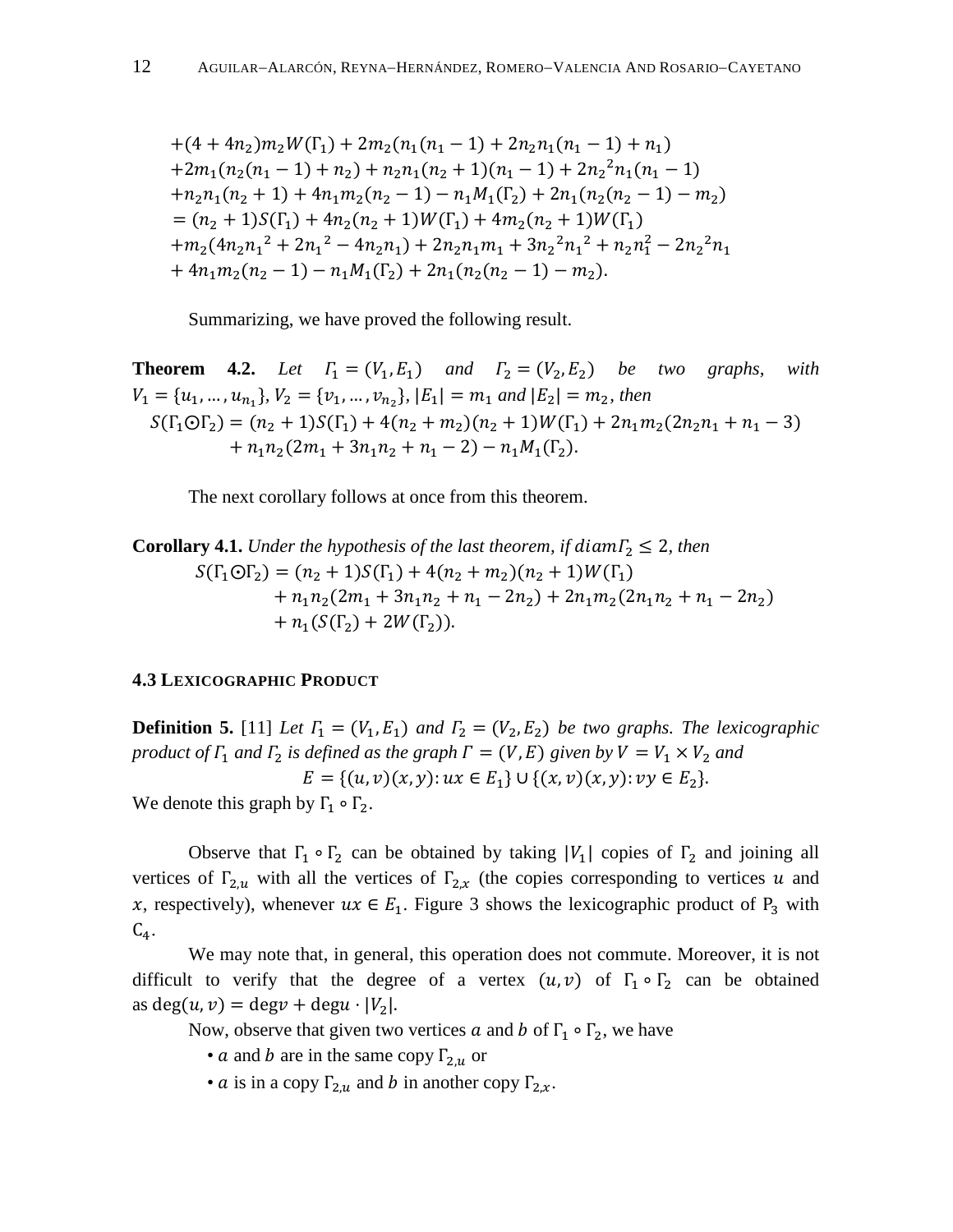

Figure 3: A representation of  $P_3 \circ C_4$ .

The following lemma follows quickly considering these cases.

**Lemma 4.3.** Let  $\Gamma = \Gamma_1 \circ \Gamma_2$  and consider  $a = (u, v)$  and  $b = (x, y)$  two vertices of *, then*

$$
d(a,b) = \begin{cases} \min\{d(v,y),2\}, & \text{if } u = x; \\ d(u,x), & \text{otherwise} \end{cases}
$$

**Theorem 4.3.** *Let*  $\Gamma_1 = (V_1, E_1)$  *and*  $\Gamma_2 = (V_2, E_2)$  *be two graphs, with*  $V_1 = \{u_1, ..., u_{n_1}\}, V_2 = \{v_1, ..., v_{n_2}\}, |E_1| = m_1$  and  $|E_2| = m_2$ , then  $S(\Gamma_1 \circ \Gamma_2) = n_2^3$ +  $4n_1m_2(n_2-1) - n_1M_1(\Gamma_2)$ .

**Proof.** First note that

$$
S(\Gamma_1 \circ \Gamma_2) = \sum_{i=1}^{n_1 - 1} \sum_{r=i+1}^{n_1} \sum_{j=1}^{n_2} \sum_{s=1}^{n_2} (\deg(u_i, v_j) + \deg(u_r, v_s)) d((u_i, v_j), (u_r, v_s)) + \sum_{i=1}^{n_1} \sum_{j=1}^{n_2 - 1} \sum_{s=j+1}^{n_2} (\deg(u_i, v_j) + \deg(u_i, v_s)) d((u_i, v_j), (u_i, v_s)).
$$

thus, we may compute the Schultz index by dividing the sum into two parts: one for  $i \neq r$ and the other for  $i = r$ . For  $i \neq r$  we have

$$
\sum_{i=1}^{n_1-1} \sum_{r=i+1}^{n_1} \sum_{j=1}^{n_2} \sum_{s=1}^{n_2} (\deg(u_i, v_j) + \deg(u_r, v_s))d((u_i, v_j), (u_r, v_s))
$$
\n
$$
= \sum_{i=1}^{n_1-1} \sum_{r=i+1}^{n_1} \sum_{j=1}^{n_2} \sum_{s=1}^{n_2} (\deg v_j + n_2 \deg u_i + \deg v_s + n_2 \deg u_r) d(u_i, u_r)
$$
\n
$$
= \sum_{i=1}^{n_1-1} \sum_{r=i+1}^{n_1} \sum_{j=1}^{n_2} \sum_{s=1}^{n_2} n_2 (\deg u_i + \deg u_r) d(u_i, u_r)
$$
\n
$$
+ \sum_{i=1}^{n_1-1} \sum_{r=i+1}^{n_1} \sum_{j=1}^{n_2} \sum_{s=1}^{n_2} (\deg v_j + \deg v_s) d(u_i, u_r)
$$
\n
$$
= n_2 \sum_{j=1}^{n_2} \sum_{s=1}^{n_2} (\deg v_j + \deg v_s) \sum_{i=1}^{n_1-1} \sum_{r=i+1}^{n_1} d(u_i, u_r)
$$
\n
$$
+ \sum_{j=1}^{n_2} \sum_{s=1}^{n_2} (\deg v_j + \deg v_s) \sum_{i=1}^{n_1-1} \sum_{r=i+1}^{n_1} d(u_i, u_r)
$$
\n
$$
= n_2^3 S(\Gamma_1) + 2n_2 \sum_{j=1}^{n_2} \deg v_j W(\Gamma_1)
$$
\n
$$
= n_2^3 S(\Gamma_1) + 4n_2 m_2 W(\Gamma_1).
$$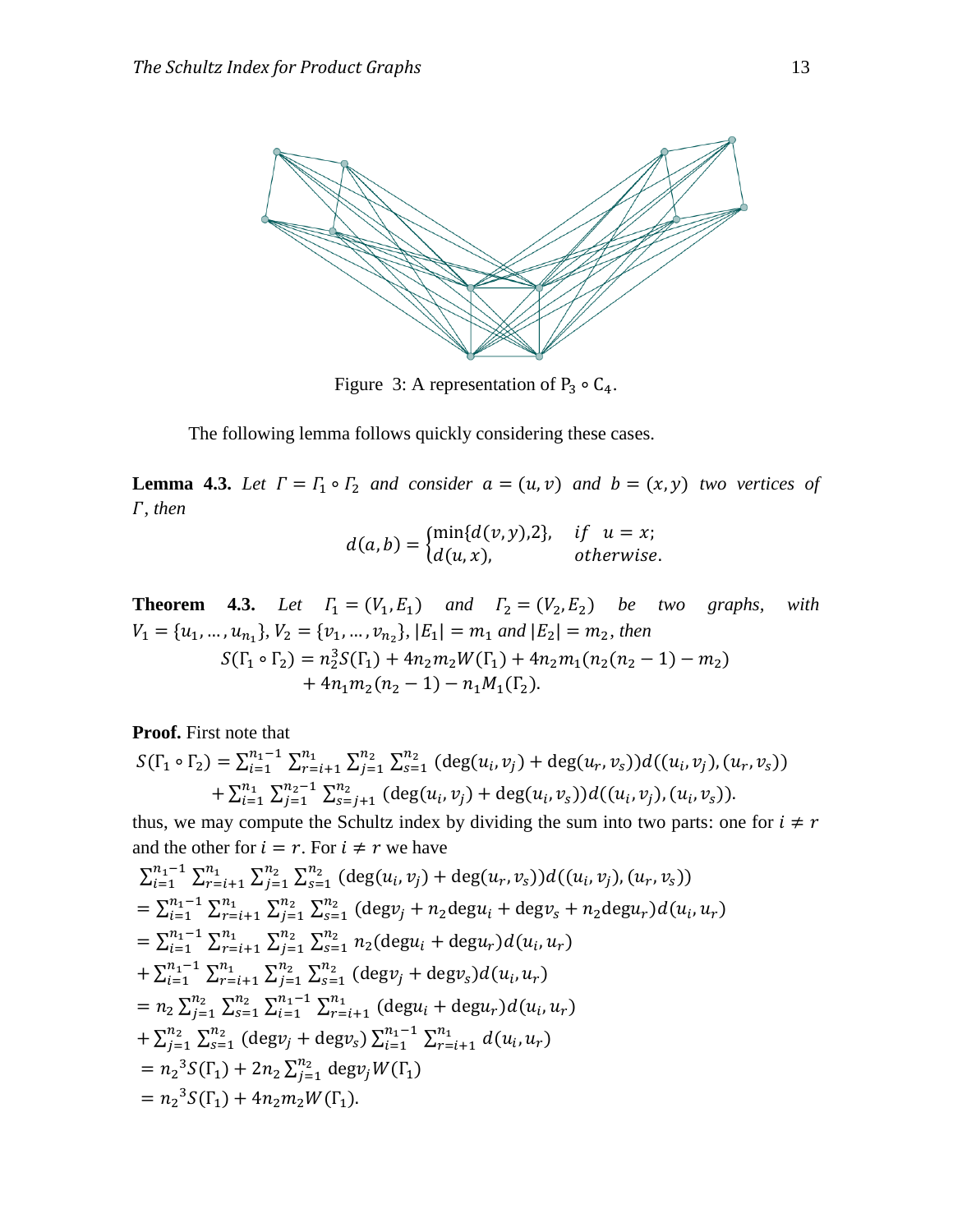#### And for  $i = r$  we obtain

$$
\sum_{i=1}^{n_1} \sum_{j=1}^{n_2-1} \sum_{s=j+1}^{n_2} (\deg(u_i, v_j) + \deg(u_i, v_s)) d((u_i, v_j), (u_i, v_s))
$$
  
\n
$$
= \sum_{i=1}^{n_1} \sum_{j=1}^{n_2-1} \sum_{s=j+1}^{n_2} (\deg v_j + n_2 \deg u_i + \deg v_s + n_2 \deg u_i) \min\{d(v_j, v_s), 2\}
$$
  
\n
$$
= \sum_{i=1}^{n_1} \sum_{j=1}^{n_2-1} \sum_{s=j+1}^{n_2} (2n_2 \deg u_i + \deg v_j + \deg v_s) \min\{d(v_j, v_s), 2\}
$$
  
\n
$$
= 2n_2 \sum_{i=1}^{n_1} \deg u_i \sum_{j=1}^{n_2-1} \sum_{s=j+1}^{n_2} \min\{d(v_j, v_s), 2\}
$$
  
\n
$$
+ \sum_{i=1}^{n_1} \sum_{j=1}^{n_2-1} \sum_{s=j+1}^{n_2} (\deg v_j + \deg v_s) \min\{d(v_j, v_s), 2\}
$$
  
\n
$$
= 4n_2 m_1 \sum_{j=1}^{n_2-1} \sum_{s=j+1}^{n_2} \min\{d(v_j, v_s), 2\}
$$
  
\n
$$
+ n_1 \sum_{j=1}^{n_2-1} \sum_{s=j+1}^{n_2} (\deg v_j + \deg v_s) \min\{d(v_j, v_s), 2\}.
$$

By the computations made for corona product, the last expression can be written as

$$
4n_2m_1(n_2(n_2-1)-m_2)+4n_1m_2(n_2-1)-n_1M_1(\Gamma_2).
$$

Taking the summation of these we get the result.

**Corollary 4.2.** *Under the hypothesis of the last theorem, if diam* $\Gamma_2 \leq 2$ *, then*  $S(\Gamma_1 \circ \Gamma_2) = n_2^3$ 

#### **4.4 CARTESIAN SUM**

**Definition 6.** [17] Let  $\Gamma_1 = (V_1, E_1)$  and  $\Gamma_2 = (V_2, E_2)$  be two graphs. The cartesian sum of  $\Gamma_1$  and  $\Gamma_2$  is defined as the graph  $\Gamma = (V, E)$  given by  $V = V_1 \times V_2$  and  $E = \{(u, v)(x, y): u x \in E_1 \text{ or } vy \in E_2\}.$ 

We denote this graph by  $\Gamma_1 \oplus \Gamma_2$ .

It is clear that cartesian sum of graphs commutes. Note that  $\Gamma_1 \oplus \Gamma_2$  contains  $\Gamma_1 \circ \Gamma_2$ as subgraph, in fact, the edges that are not considered in lexicographic product are those of the form  $(u, v)(x, y)$ , with  $u \neq x$  and  $vy \in E_2$ . Figure 4 shows the cartesian sum of  $P_3$  with  $C_4$ .



Figure 4: A representation of  $P_3 \circ C_4$ .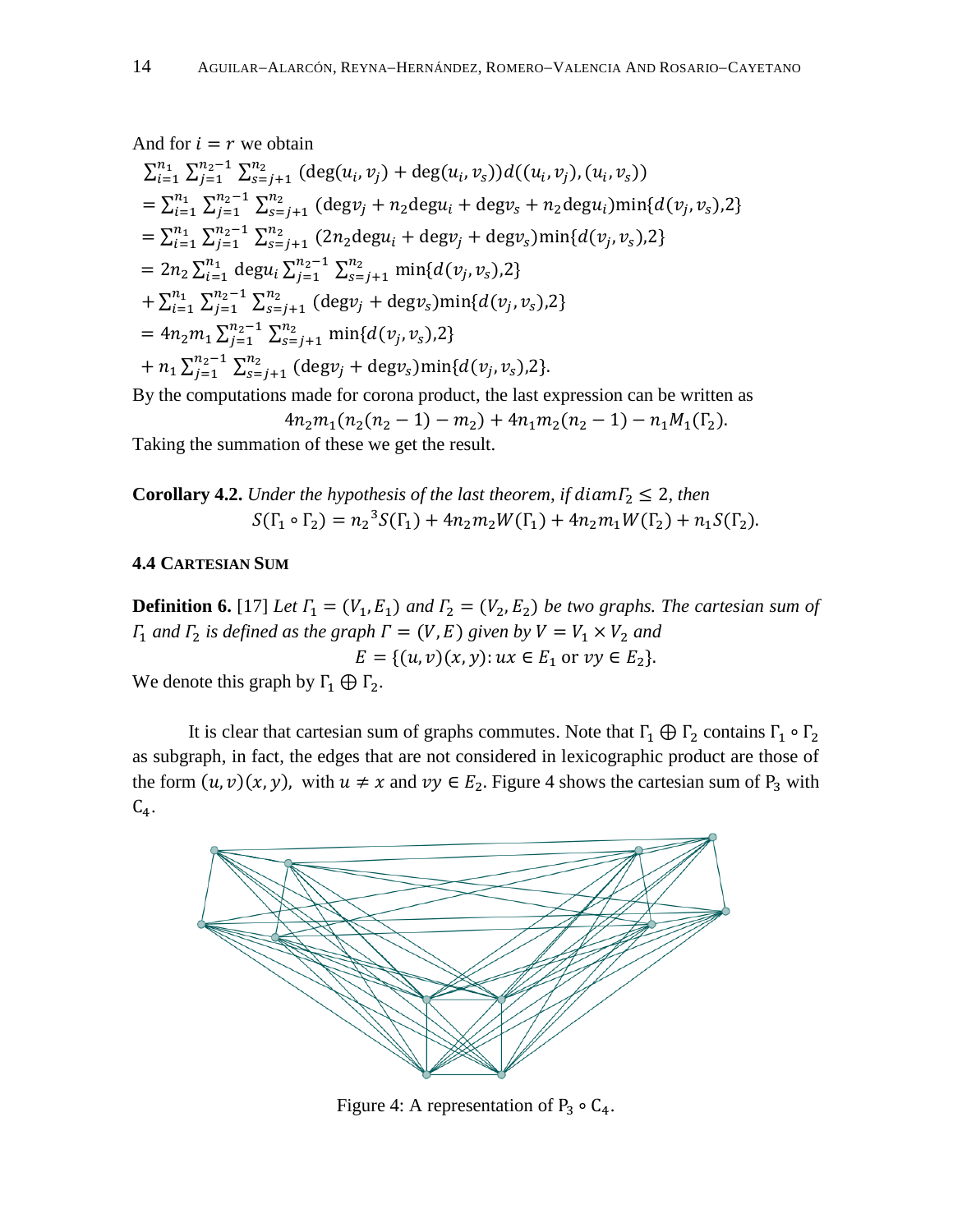Consider  $(u, v)$  a vertex of  $\Gamma_1 \oplus \Gamma_2$  and suppose that  $u_1, \dots, u_k$  are the neighbors of u, then  $(u_i, y)$  are neighbors of  $(u, v)$ , for  $i = 1, ..., k$  and for all  $y \in V_2$ , analogously, if  $v_1, ..., v_l$  are the neighbors of v, then  $(x, v_i)$  are neighbors of  $(u, v)$ , for  $j = 1, ..., l$  and for all  $x \in V_1$ . Thus,  $deg(u, v) = degu \cdot |V_2| + degv \cdot |V_1|$ 

**Lemma 4.4.** *Let*  $(u, v)$  *and*  $(x, y)$  *be two vertices of*  $\Gamma_1 \oplus \Gamma_2$ *, then*  $d((u, v), (x, y)) = \begin{cases} 1 \\ 2 \end{cases}$  $\overline{c}$ 

**Proof.** If  $(u, v)(x, y) \in E$ , obviously they are at distance 1. If they are not adjacent, consider  $a \in V_1$  and  $b \in V_2$  such that  $ua \in E_1$  and  $vb \in E_2$ , thus,  $(u, v)(a, b)(x, y)$  is a path. Hence,  $d((u, v), (x, y)) = 2$ .

**Theorem 4.4.** Let  $\Gamma_1 = (V_1, E_1)$  and  $\Gamma_2 = (V_2, E_2)$  be two graphs, with  $V_1 = \{u_1, ..., u_{n_1}\}, V_2 = \{v_1, ..., v_{n_2}\}, |E_1| = m_1$  and  $|E_2| = m_2$ . If  $\Gamma = (V, E)$  is the *cartesian sum of*  $\Gamma_1$  *and*  $\Gamma_2$ *, then* 

$$
S(\Gamma) = (4n_2m_2 - n_2^3)M_1(\Gamma_1) + (4n_1m_1 - n_1^3)M_1(\Gamma_2) - M_1(\Gamma_1)M_1(\Gamma_2)
$$
  
+4(n\_1^3n\_2m\_2 + n\_2^3n\_1m\_1 + 2m\_1m\_2 - 4n\_1n\_2m\_1m\_2 - n\_1^2m\_2 - n\_2^2m\_1).

**Proof.** First note that the formula for the Schultz index of  $\Gamma$  can be split by taking a sum over all pairs of vertices which form edges and another sum over the rest of pairs of vertices, that is,

 $S(\Gamma) = \sum_{ab \in E} (deg a + deg b) d(a, b) + \sum_{ab \notin E} (deg a + deg b) d(a, b).$ Analogous computations to those used for the corona product show that

 $S(\Gamma) = \sum_{i=1}^{n_1} \sum_{j=1}^{n_i}$  $\sum_{j=1}^{n_2} \deg^2(u_i, v_j) + \sum_{i=1}^{n_1} \sum_{j=1}^{n_i}$  $\int_{j=1}^{n_2} 2\text{deg}(u_i, v_j)(n_1 n_2 - (\text{deg}(u_i,$ For the first sum

$$
\sum_{i=1}^{n_1} \sum_{j=1}^{n_2} \deg^2(u_i, v_j) = \sum_{i=1}^{n_1} \sum_{j=1}^{n_2} (n_2 \deg u_i + n_1 \deg v_j - \deg u_i \deg v_j)^2
$$
  
\n
$$
= \sum_{i=1}^{n_1} \sum_{j=1}^{n_2} (n_2^2 \deg^2 u_i + n_1^2 \deg^2 v_j + \deg^2 u_i \deg^2 v_j + 2n_1 n_2 \deg u_i \deg v_j - 2n_2 \deg v_j \deg^2 u_i - 2n_1 \deg u_i \deg^2 v_j)
$$
  
\n
$$
= n_2^2 \sum_{i=1}^{n_1} \sum_{j=1}^{n_2} \deg^2 u_i + n_1^2 \sum_{i=1}^{n_1} \sum_{j=1}^{n_2} \deg^2 v_j
$$
  
\n
$$
+ \sum_{i=1}^{n_1} \deg^2 u_i \sum_{j=1}^{n_2} \deg^2 v_j
$$
  
\n
$$
+ 2n_1 n_2 \sum_{i=1}^{n_1} \deg u_i \sum_{j=1}^{n_2} \deg v_j - 2n_2 \sum_{i=1}^{n_1} \deg^2 u_i \sum_{j=1}^{n_2} \deg v_j
$$
  
\n
$$
- 2n_1 \sum_{i=1}^{n_1} \deg u_i \sum_{j=1}^{n_2} \deg^2 v_j
$$
  
\n
$$
= n_2^3 \sum_{i=1}^{n_1} \deg^2 u_i + n_1^3 \sum_{j=1}^{n_2} \deg^2 v_j + \sum_{i=1}^{n_1} \deg^2 u_i \sum_{j=1}^{n_2} \deg^2 v_j
$$
  
\n
$$
+ 8n_1 n_2 m_1 m_2 - 4n_2 m_2 \sum_{i=1}^{n_1} \deg^2 u_i - 4n_1 m_1 \sum_{j=1}^{n_2} \deg^2 v_j
$$
  
\n
$$
= (n_2^3 - 4n_2 m_2) M_1(\Gamma_1) + (n_1^3 - 4n_1 m_1) M_1(\Gamma_2) + M_1(\Gamma_1) M_1(\Gamma_2)
$$
  
\n
$$
+ 8n_
$$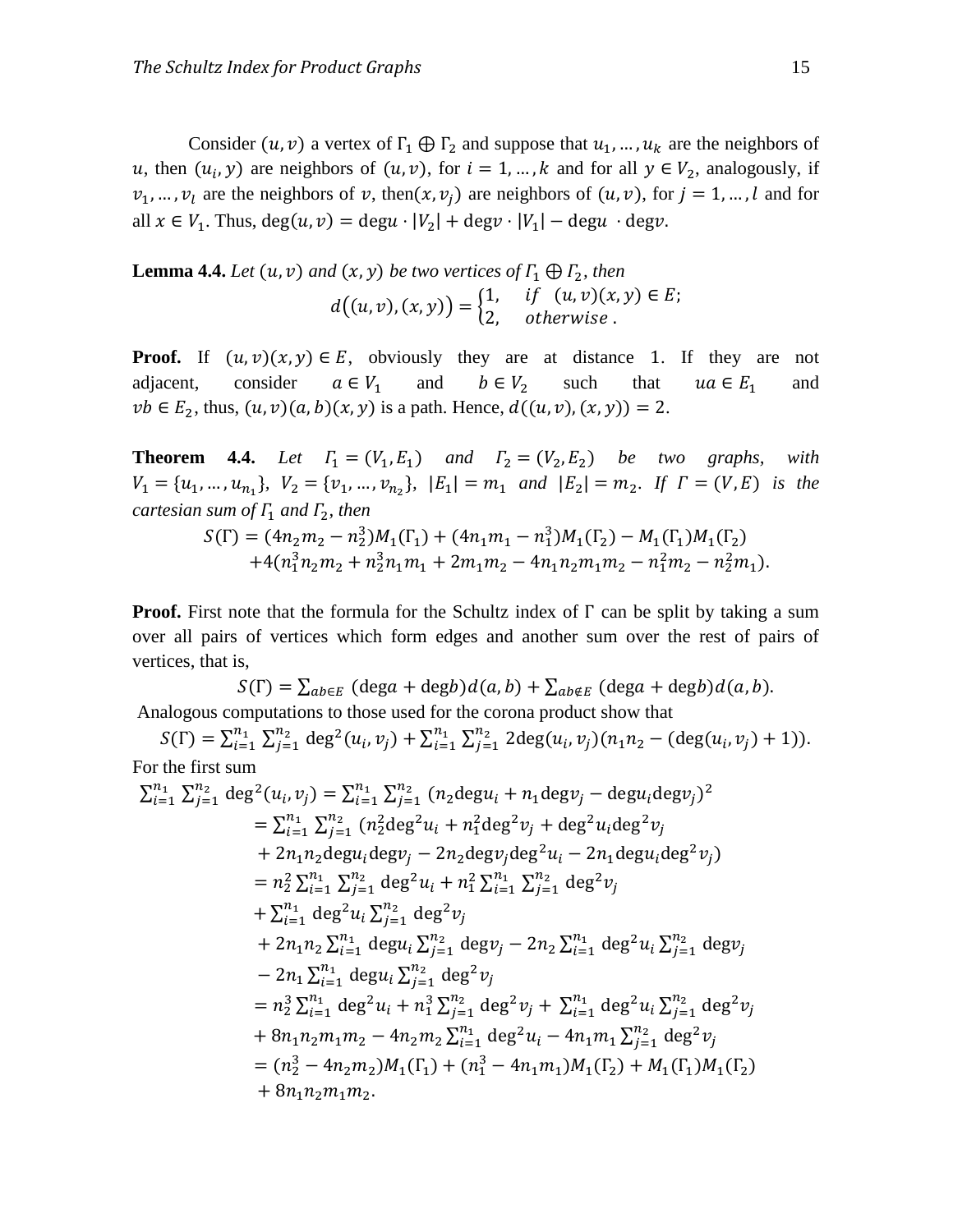And for the second  
\n
$$
\sum_{i=1}^{n_1} \sum_{j=1}^{n_2} 2deg(u_i, v_j)(n_1n_2 - (deg(u_i, v_j) + 1))
$$
\n
$$
= 2\sum_{i=1}^{n_1} \sum_{j=1}^{n_2} (n_2degu_i + n_1degv_j - degu_idegv_j)(n_1n_2 - n_2degu_i - n_1degv_j + degu_idegv_j - 1)
$$
\n
$$
= 2\sum_{i=1}^{n_1} \sum_{j=1}^{n_2} n_1^2n_2degv_j - 2\sum_{i=1}^{n_1} \sum_{j=1}^{n_2} n_1^2deg^2v_j + 2\sum_{i=1}^{n_1} \sum_{j=1}^{n_2} n_1n_2^2degu_i - 2\sum_{i=1}^{n_1} \sum_{j=1}^{n_2} 3n_1n_2degu_idegv_j + 2\sum_{i=1}^{n_1} \sum_{j=1}^{n_2} 2n_1degu_ideg^2v_j - 2\sum_{i=1}^{n_1} \sum_{j=1}^{n_2} n_1degv_j - 2\sum_{i=1}^{n_1} \sum_{j=1}^{n_2} n_2^2deg^2u_i + 2\sum_{i=1}^{n_1} \sum_{j=1}^{n_2} 2n_2deg^2u_idegv_j - 2\sum_{i=1}^{n_1} \sum_{j=1}^{n_2} n_2degu_i - 2\sum_{i=1}^{n_1} \sum_{j=1}^{n_2} deg^2u_ideg^2v_j + 2\sum_{i=1}^{n_1} \sum_{j=1}^{n_2} degu_idegv_j
$$
\n
$$
= 4n_1^3n_2m_2 - 2n_1^3\sum_{j=1}^{n_2} deg^2v_j + 4n_1n_2^3m_1 - 24n_1n_2m_1m_2
$$
\n
$$
+ 8n_1m_1\sum_{j=1}^{n_2} deg^2v_j - 4n_1^2m_2 - 2n_1^3\sum_{i=1}^{n_1} deg^2u_i + 8n_2m_2\sum_{i=1}^{n_1} deg^2u_i
$$
\n
$$
-4n_2^2m
$$

Taking the sum of these parts we obtain the formula.

## **5. CONCLUDING REMARKS**

In this work we have obtained explicit formulas for the Schultz index of the cartesian, corona and, lexicographic products, as well as of the cartesian sum, we observed that the Schultz index of the first three products can be written in terms of the Schultz and Wiener indices and the order and size of the factors, but for the cartesian sum is different, it involves order, size and, Zagreb index of factors, this it also appears in the formula for the lexicographic product. We noted once again how the close relationship between Schultz and Wiener indices is reaffirmed by their emergence in those expressions.

There are still some questions to be answered; for example, can we find explicit formulas for the Schultz index of some other products of graphs or for other indices?

#### **REFERENCES**

- 1. V. S. Agnes, Degree distance and Gutman index of corona product of graphs, *Trans. Comb.* **3** (4) (2015) 11–23.
- 2. A. Alameri, A. Modabish and A. Ayache, New product operation on graphs and it's properties, *Int. Math. Forum* **11** (8) (2016) 357–368.
- 3. A. Arivalagan, K. Pattabiraman and V. S. A. Subramanian, Distance based graph invariants of graph operations, *Gen. Math. Notes* 22 (2) (2014) 143–153.